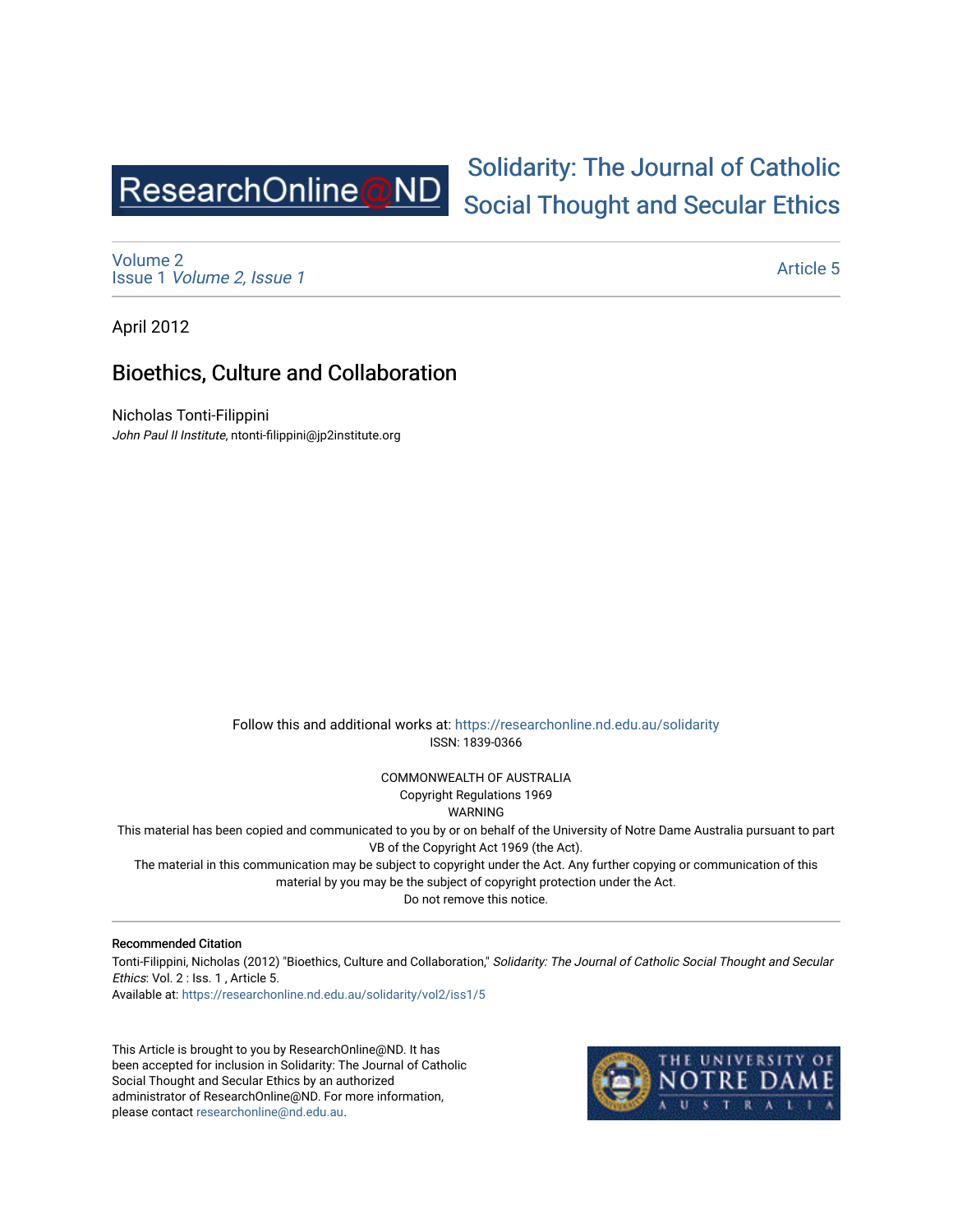## Bioethics, Culture and Collaboration

#### **Abstract**

The practical problem of how to conduct oneself as a Christian and a Philosopher or Bioethicist in public debate an when asked to be engaged in government committees is difficult. One solution that has had some support has been to approach the issues on the grounds of our natural law tradition but understood anthropocentrically – the ultimate end is not communion with God by integral human development. This is often called New Natural Law (NNL)

This separation of Philosophy and Theology has had its critics and most notably the current Poe and his immediate predecessor. In their own writing addressed to people of goodwill, they took a different approach that was essentially Christocentric and involving s close partnership between Philosohy and Theology.

In my own experience over thirty years of public involvement in Bioethics, I have discovered that the NNL approach has two overwhelming problems. What is offered to the secular dialogue, as an anthropocentric natural law, often sounds false to secular others because we propose something guided by our beliefs, but failing to acknowledge that contribution. However something that I have discovered latterly in that approach is in fact false by our own standards. By the strictures we impose on our contribution we in fact ignore the New Law instituted by Christ, the law of love. The New Natural Law (NNL) Project has proved to be a failure where it has been tried, and, I know realize, was doomed from the outset, because in being anthropocentric it was essentially lacking and the answers that it gave to problems were often unsatisfactory because lacking love and the particular demand of needing to be capable of being oriented towards God, the God of love. The NNL approach tended to produce a casuistry that was too liberal and too lacking in understanding of the essential role that affectivity plays in our lives, created as we are in the imago dei, in the image and likeness of the God of love. Such a morality demands much more than anthropocentricism can demand.

In recognizing these difficulties I propose instead a more pragmatic approach that reflects a partnership between Philosophy and Theology as espoused by the Second Vatican Council, and by Pope's Benedict XVI and Pope John Paul II, and which engages the work of Alasdair MacIntyre and Servais Pinckaers. An approach that I have tried with some success in chairing government committees.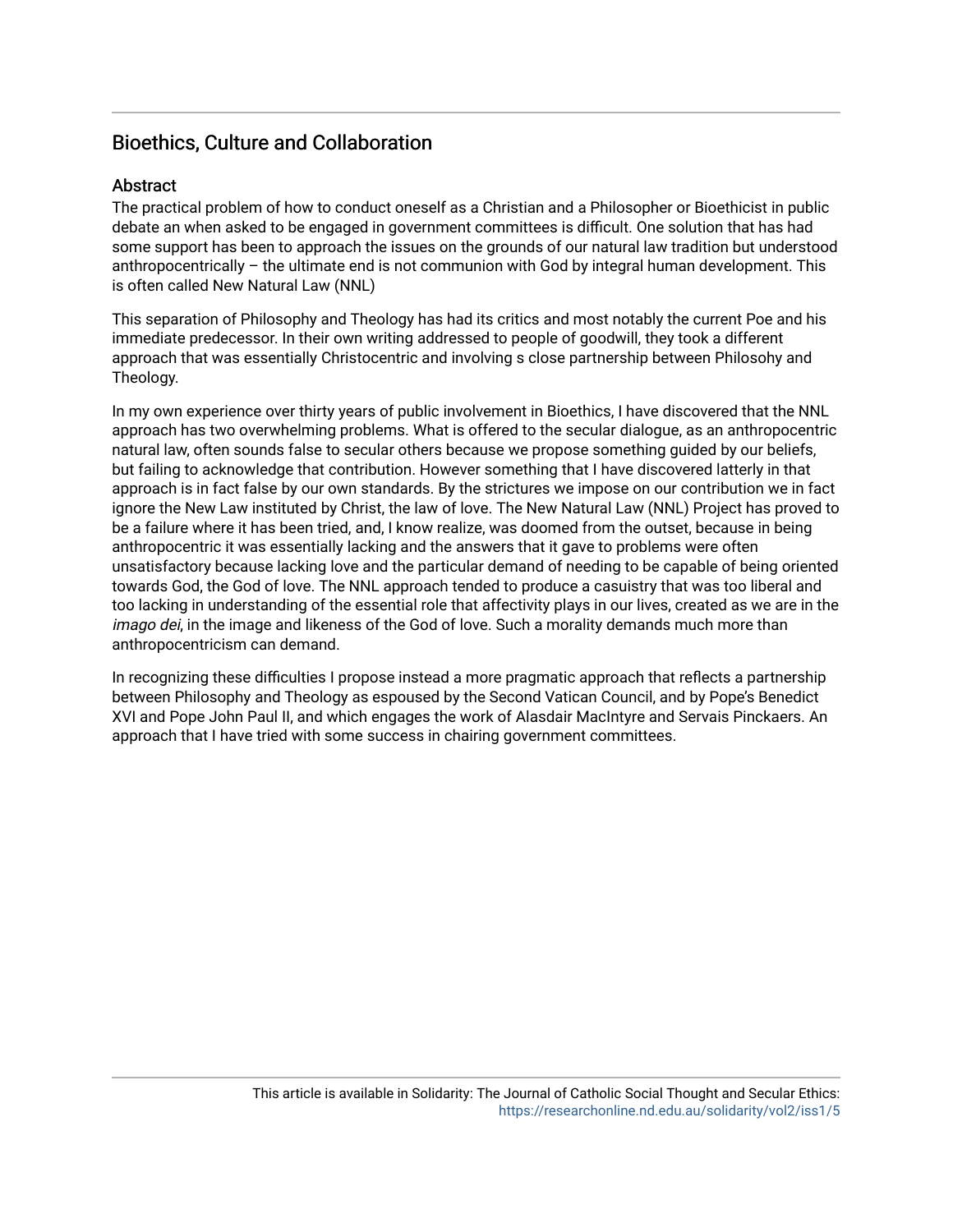#### **Bioethics, Culture and Collaboration**

Nicholas Tonti-Filippini

#### **The New Natural Law and Anthropocentrism**

There are very practical matters to resolve about how to conduct oneself as a Catholic Bioethicist, Philosopher or Theologian in the public forum in which much of Bioethics is conducted. An approach to take has been to explain the issues as a matter of pure reason and of natural law and to seek to win support for an anthropocentric natural law approach without expecting an audience to listen to claims made from a faith perspective, or even that admit of the existence of a deity.<sup>1</sup>

It seems to me that, as a matter of recent history, that approach is a failure. The UK is probably the clearest example of a concerted effort to take that approach by Catholic intellectuals, and the UK probably leads the way in the Western World in terms of adopting evil public policies that are aggressively bigoted in the active exclusion of religious views and of natural law concepts, particularly the rejection of the Pauline Principle and moral absolutes. The latter are at the core of natural law explanations, and in rejecting them, UK public ethics has rejected any notion of sexual ethics other than that there be consent.

A problem with an anthropocentric natural law approach for a Christian is that we can be seen to be fraudulent in not admitting our religious beliefs and their influence upon our understanding of anthropology. A second problem is the very personal issue of presenting something that is not adequate, given that the approach would exclude the person of Christ and the New Law. In other words the approach lacks all that we have been taught by Christ and, in particular, the nature of Christian love and the foundation belief that human happiness is found only in outreach to others and making a gift of oneself in love. The marriage analogies made for the relationship between God and the Church and Christ and the Church, give a particular meaning to human love that is quite different from normatively from the outcomes that derive from an exclusive focus on human flourishing. Without that meaning, without the New Law, our responses and our solutions to moral question s are quite inadequate. So what is offered to the secular dialogue, as an anthropocentric natural law, may sound false to secular others and, in fact, is false, by our own standards. The New Natural Law (NNL) Project has proved to be a failure and was doomed from the outset.

#### **Pope Benedict XVI and NNL**

The present Pope, writing then as Professor of Theology at the University of Regensburg, wrote a critique of the treatment of the relationship between Philosophy and Theology in the Second Vatican Council document *Gaudium et Spes.* He referred to there not being a radical enough rejection of a doctrine of man divided into philosophy and

 $<sup>1</sup>$  This is an approach that has been taken by Germain Grisez and John Finnis amongst others.</sup>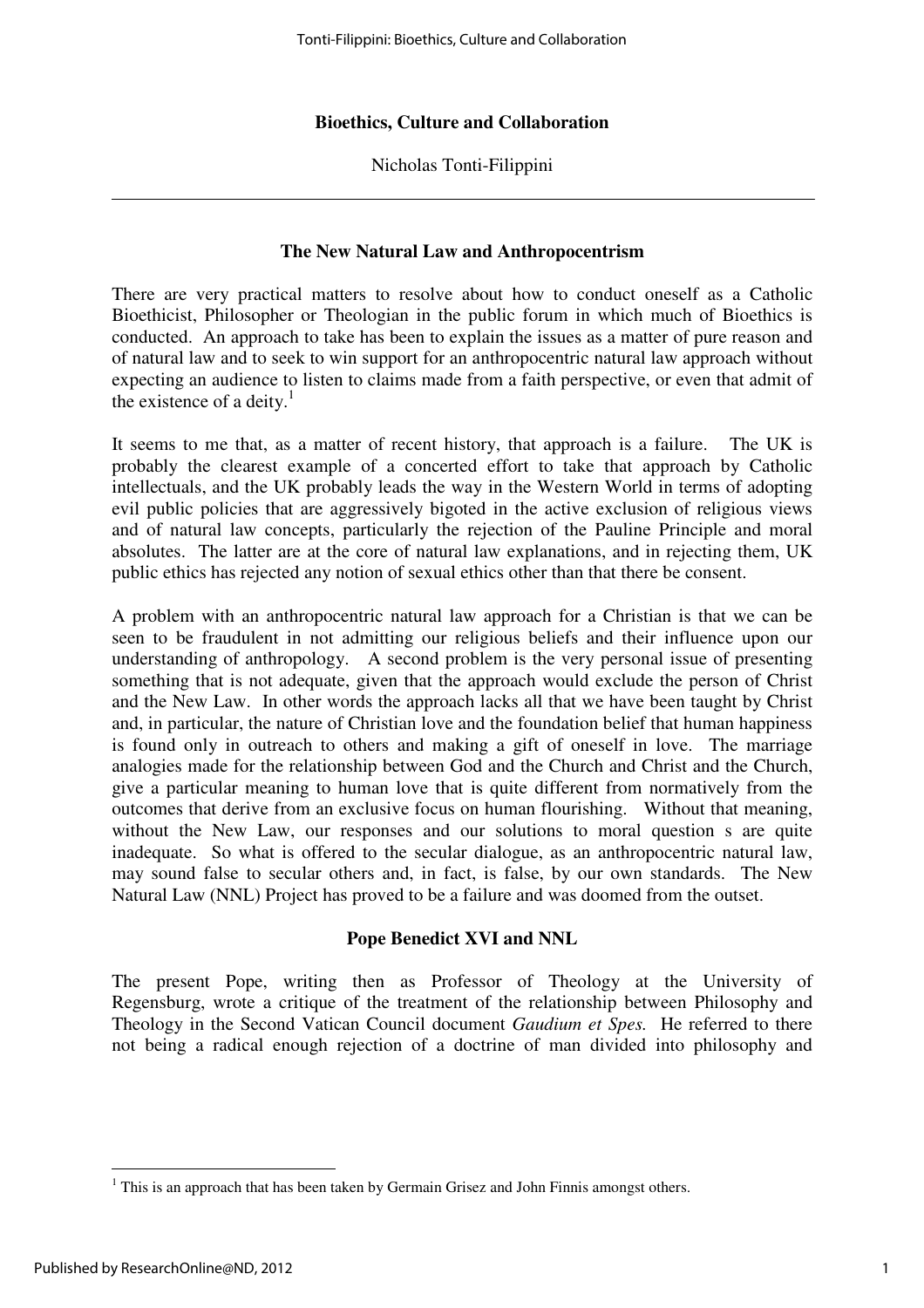theology and the tendency for a schematic representation of nature and the supernatural being merely juxtaposed.<sup>2</sup>

He described as a fictional starting point the claim that it is possible to construct a rational philosophical picture of man intelligible to all and on which all men of goodwill can agree, "the actual Christian doctrines being added to this as a sort of crowning conclusion".<sup>3</sup>

The approach in *Gaudium et Spes* to Philosophy and Theology that seems to merely juxtapose them is evident in the following passage (GS n. 62):

Although the Church has contributed much to the development of culture, experience shows that, for circumstantial reasons, it is sometimes difficult to harmonize culture with Christian teaching. These difficulties do not necessarily harm the life of faith; rather they can stimulate the mind to a deeper and more accurate understanding of the faith. The recent studies and findings of science, history and philosophy raise new questions which effect life and which demand new theological investigations. Furthermore, theologians, within the requirements and methods proper to theology, are invited to seek continually for more suitable ways of communicating doctrine to the men of their times; for the deposit of Faith or the truths are one thing and the manner in which they are enunciated, in the same meaning and understanding, is another.

In the same article, Ratzinger was highly critical of some Thomists saying that it can hardly be disputed that as a consequence of the division between philosophy and theology established by the Thomists, a juxtaposition has gradually been established which no longer appears adequate. "There is, and must be, a human reason *in* faith, yet conversely, every human reason is conditioned by historical standpoint so that reason pure and simple does not exist".<sup>4</sup> It should be noted that a debate rages between Thomists over whether a pure reason model or a more Augustinian Thomism properly represents St Thomas<sup>5</sup>.

Arguably the recent document from the Congregation of the Faith *Dignitas Personae* is to be contrasted to *Gaudium et Spes* in this respect when in referring to the mysteries of creation and the incarnation, it seems to express a view more consistent with Cardinal Ratzinger. His view would seem to be reflected in *Dignitatis Personae* (n.7) which, quoting John Paul II in *Veritatis Splendor* (n. 45) states:

The respect for the individual human being, which reason requires, is further enhanced and strengthened in the light of these truths of faith: thus, we see that there is no contradiction between the affirmation of the dignity and the affirmation of the sacredness of human life. "The different ways in which God, acting in history, cares for the world and for mankind are not mutually exclusive; on the contrary, they support each other and intersect. They have their origin and goal in the eternal, wise

<sup>2</sup> Joseph Ratzinger, 'The Dignity of the Human Person', in Herbert Vorgrimler (ed), *Commentary on the Documents of Vatican II Vol V*, Burns & Oates, London, 1969, pp. 115-163 I am grateful to my colleague Prof. Tracey Rowland for identifying the quotations from Cardinal Ratzinger.

<sup>3</sup> *Ibid.* 

<sup>4</sup> *Ibid.*

<sup>&</sup>lt;sup>5</sup> I am grateful to my colleague Prof Tracey Rowland for drawing my attention to the Thomists' differences of opinion.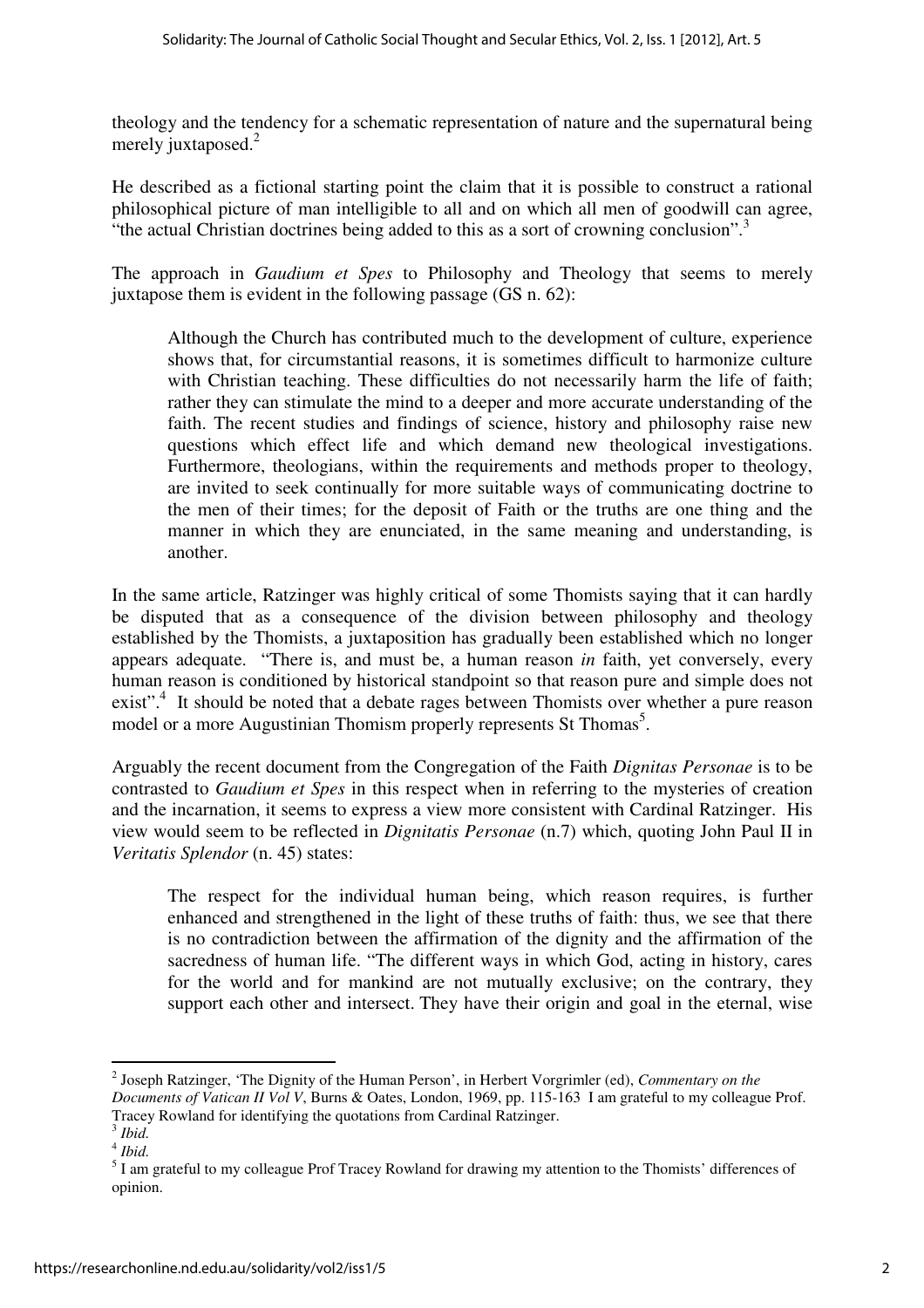and loving counsel whereby God predestines men and women 'to be conformed to the image of his Son' (*Rom* 8:29)"<sup>6</sup>.

#### **Pope John Paul II and St Paul on Philosophy**

This issue is reflected in the debate over what is sometimes disparagingly called the "Hellenization of the early tradition" which may also be attributed to the influence of St Paul based on his background and philosophical education as a Roman citizen and the Hellenic influences on Roman culture. In relation to natural law the scriptural text most often quoted is St Paul's letter to the Romans:

When Gentiles, who do not have the law, do instinctively things required by the law, they are a law for themselves, even though they do not have the law, since they show that the requirements of the law are written on their hearts, to which their conscience also bears witness, and their conflicting thoughts will accuse or perhaps excuse them on the day when, according to my gospel, God, through Jesus Christ, will judge the secret thoughts of all.<sup>7</sup>

St Paul's attitude to philosophy is confusing. He is negative about philosophy but evidently used the language of philosophy of the period and locality in which the Stoics had much influence and he would have been familiar with Aristotle of whose works the Stoics made free use. His reasoning reflects Aristotle, of an earlier period, and Stoics of the day – Seneca, Epictetus, Marcus Aurelius and Cicero.

Historically St Paul would have had a Greek philosophical training as a Roman citizen and clearly used Stoic arguments. He clearly believed that knowledge can be attained through reason and that ethics is constituted by knowledge. That is to say, he was a cognitivist. In relation to the Stoic Naturalist Ethics of the period, it is worth mentioning that they adopted the cardinal virtues (wisdom, justice, courage and temperance) and believed in inherent the goodness and purposefulness of human nature, and that the end of human beings was in community. St Paul would not have shared their belief that all people are manifestations of the one universal spirit (pantheism), but he clearly had adopted the view that the Stoics share with Christ that we should live in brotherly love and readily help one another.<sup>8</sup>

In his interesting account of the influence of Stoic philosophy on St Paul, Troels Engber-Perdersen suggests that St Paul adopts the same logic of their reasoning and simply ssubstitutes *Christ* for *Reason* in explaining righteousness in terms of love and communio.<sup>9</sup>

Comparing St Paul to the Stoics, they both claim that goodness is knowable. For the Stoics that is through reason, but for St Paul it is through Christ (Gal 1:16, 2Cor 4:6). In *Corinthians* he makes the revealing comment: "Jews demand signs, Greeks desire wisdom but we proclaim Christ crucified" (1Cor 1:22-25). Also in the same letter he seems to embrace communitarianism using language of the Stoics (1 Cor 1:10-11) and elsewhere he

<sup>6</sup> *Dignitas Personae* n. 7

<sup>7</sup> Romans 2:14-16

<sup>8</sup> Joseph A. Fitzmeyer SJ, *Paul and his Theology: A Brief Sketch,* Prentice Hall, New Jersey, 1989, pp. 27-34; also Troels Engber-Perdersen *Paul and the Stoics* T&T Clark, Edinburgh 2000.

<sup>9</sup> Troels Engber-Perdersen*, ibid.*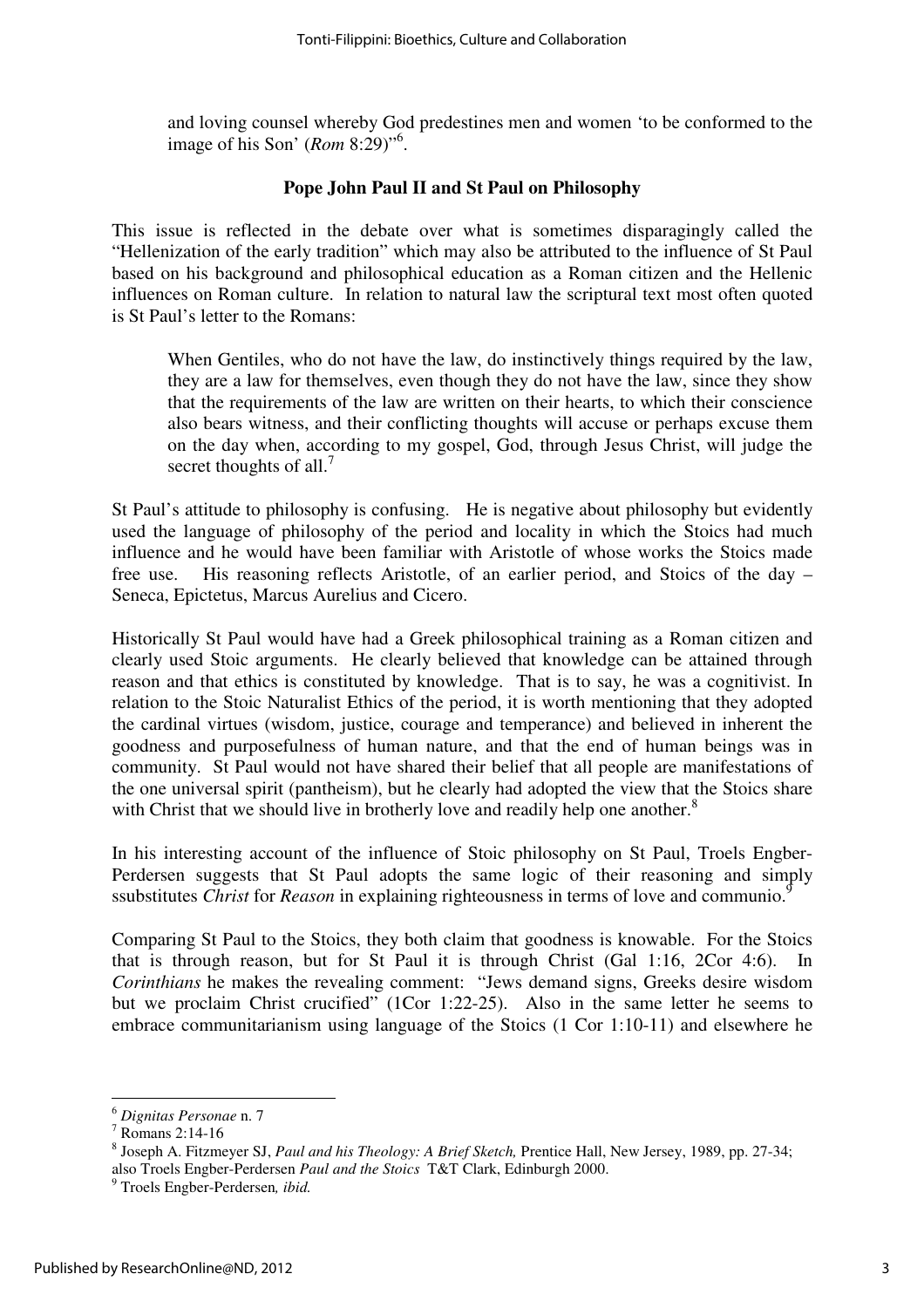shares the dominance of will and reason over pain and suffering (Gal 5:24) and concludes that joy is the proper response to suffering (Phil 2:17, 1:17-18), both Stoic claims.<sup>10</sup>

St Paul had of course been a Pharisee and trained under the major Jewish scholar Gamaliel (*Acts* 22:3) but his teaching in relation to Pharasaic Law seems to differ depending on the audience. He addresses Gentiles, Jews and Greeks differently. The dominant motif in his teaching is, of course, not reason, natural law or Pharisaic Law, but the Christ event most evident in *Galatians*, and he claims authority on the basis of his "meeting" with Christ on the Road to Damascus.

In relation to claims about the Hellenisation of Christianity through St Paul, it is worth noting that Pope John Paul II says something that reinforces this view in his analysis of two difficult passages.

In the very familiar submission and headship passage of *1 Corinthians* (11:2-16), St Paul asserts that Christ is the head of every man, man is head of woman, and also that man is image of God's glory but woman is a reflection of man's glory, as woman came from him. He says also that man is not created for sake of woman, but woman is created for the sake of man. In his analysis of this passage and the related passage in *Ephesians*, Pope John Paul II asserts:

The motif of "head" and of "body" is not of biblical derivation, but is probably Hellenistic (Stoic?). In Ephesians this theme is utilized in the context of marriage (while in First Corinthians the theme of the "body" serves to demonstrate the order which reigns in society). From the biblical point of view the introduction of this motif is an absolute novelty. $\frac{1}{1}$ 

Developing the submission and headship theme in *Ephesians* 5: 22-33, St Paul writes that husband and wife should defer to one another in obedience to Christ, and that wives should regard their husbands as they regard the Lord: Christ is head of the Church and saves the whole body, so is husband head of his wife. Just as the Church submits to Christ, wives submit to their husbands. Husbands should love their wives as Christ loved Church and sacrificed himself for her.

On this passage Pope John Paul II writes in *Mulieres Dignitatem* (n 24) that St Paul was rooted in the customs of the time. Adapting the teaching, the Pope writes that there should be mutual subjection out of reverence for Christ, and that the husband "head" in order to give himself up for his wife. The Pope asserts that "subjection" is not one-sided but mutual. I mentioned these treatments of St Paul by Pope John Paul II to a Pauline Conference<sup>12</sup> recently and was greeted by what can only be regarded as a seething response by a recent convert from Lutheranism.

What is clear about St Paul's treatment of Pharisaic Law is that he adapts to particular audiences but always asserts supremacy of the Christ event, and in relation to righteousness he says several seemingly inconsistent things:

 $\overline{a}$ <sup>10</sup> *Ibid.*

<sup>11</sup> Pope John Paul II, *The Theology of the Body: Human Love in the Divine Plan,* Pauline Books & Media, 1997, p. 382

<sup>&</sup>lt;sup>12</sup> *A Pauline Colloquium* conducted by the John Paul II Institute for Marriage and Family, Melbourne July 27-8, Accessed: http://www.jp2institute.org/media/pauline-colloquium-programme-and-registration.pdf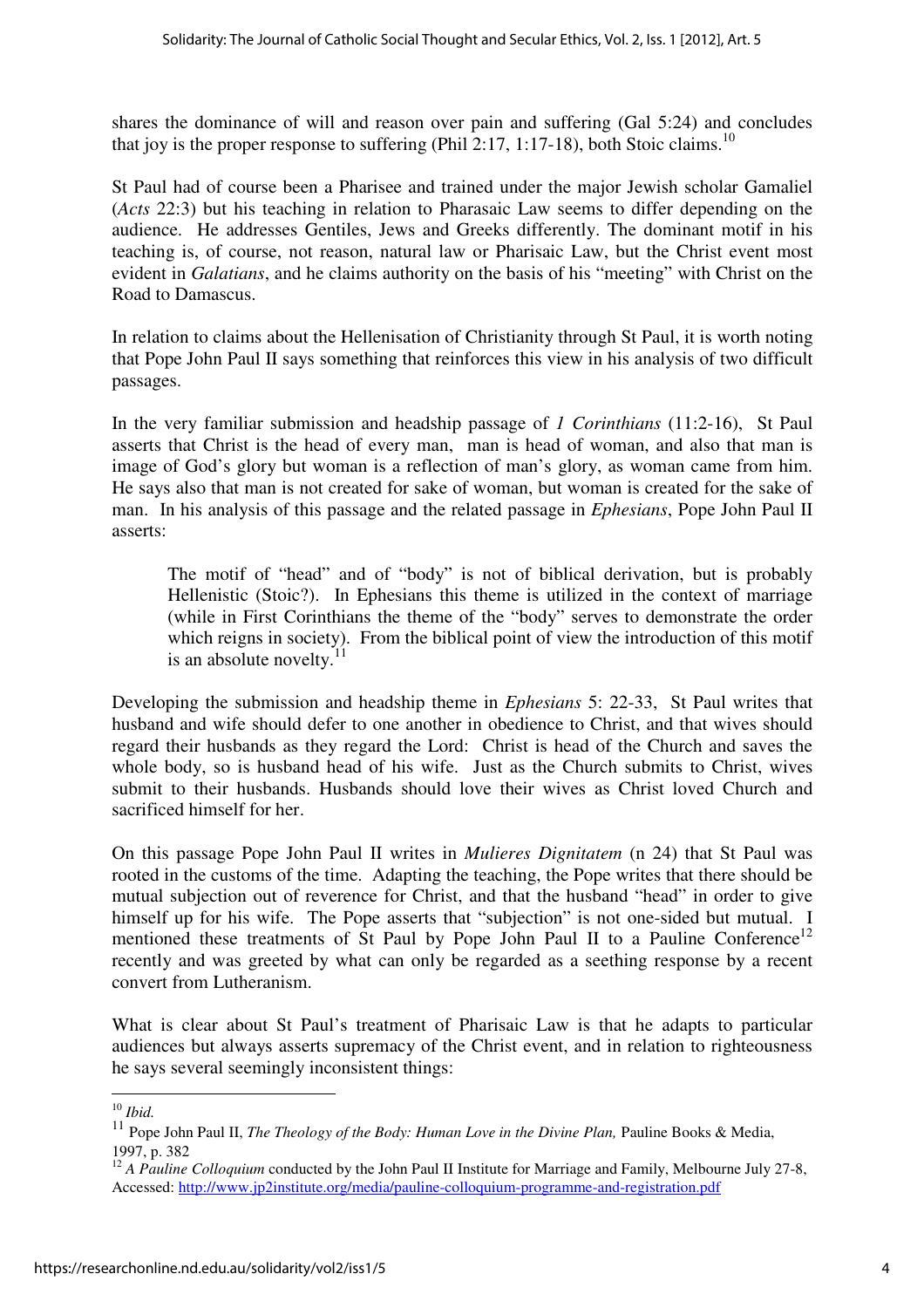- He requires both following the Law but that Christ is the fulfilment of the Law (Gal 2:15-21, 3:15-24, 4:1-3, Rom 9-11);
- Following Christ, but neutral about the Law (Philippians 3:4-9);
- Following Christ but not the law (Philippians 3:49)
- Attributes Law to Christ (Gal 3:7-11, 2:19-20); and
- Asserts Christ (grace) necessary to follow the law (Romans 7:7-25, 2:12-25).<sup>13</sup>

In *Galatians,* he testifies to his own personal encounter with Christ from whom he learned the Gospel, not through encounter with the Apostles (1:11-18), disparages conformity with the Law: circumcision counts for nothing with Christ (5:2) and asserts that the whole of the law is summed up in commandment to love one another (5:15) - Christ the new creation: active faith through love (6)

In relation to the natural law, the Church usually refers to the *Romans* (2:14-16) passage. However it is not clear in the tradition that natural law is a matter of pure reason, rather it is seen as having a divine authorship. Pope Leo XIII, quoting St. Thomas, appealed to the "higher reason" of the divine Lawgiver:

"But this prescription of human reason could not have the force of law unless it were the voice and the interpreter of some higher reason to which our spirit and our freedom must be subject." Indeed, the force of law consists in its authority to impose duties, to confer rights and to sanction certain behaviour: "Now all of this, clearly, could not exist in man if, as his own supreme legislator, he gave himself the rule of his own actions". And he concluded: "It follows that the natural law is *itself the eternal law,* implanted in beings endowed with reason, and inclining them *towards their right action and end;* it is none other than the eternal reason of the Creator and Ruler of the universe". St Thomas *Summa Theologiae* I-II, q. 91, a.2.<sup>14</sup>

However Pope John Paul II connected natural law directly to divine revelation when he wrote:

Man is able to recognize good and evil thanks to that discernment of good from evil which he himself carries out by his *reason, in particular by his reason enlightened by Divine Revelation and by faith,* through the law which God gave to the Chosen People, beginning with the commandments on Sinai. Israel was called to accept and to live out *God's law* as *a particular gift and sign of its election and of the divine Covenant,* and also as a pledge of God's blessing. Thus Moses could address the children of Israel and ask them: "What great nation is that that has a god so near to it as the Lord our God is to us, whenever we call upon him? And what great nation is there that has statutes and ordinances so righteous as all this law which I set before you this day?"  $(Dt 4:7-8).^{15}$ 

<sup>14</sup> Leo XIII, Encyclical *Libertas Praestantissimum*, 1888, n. 8 Accessed:

<sup>13</sup> Troels Engber-Perdersen, *op. cit.*

http://www.vatican.va/holy\_father/leo\_xiii/encyclicals/documents/hf\_l-xiii\_enc\_20061888\_libertas\_en.html <sup>15</sup> Pope John Paul II, *Veritatis Splendor*, 1993, n. 44, Accessed:

http://www.vatican.va/holy\_father/john\_paul\_ii/encyclicals/documents/hf\_jp-ii\_enc\_06081993\_veritatissplendor\_en.html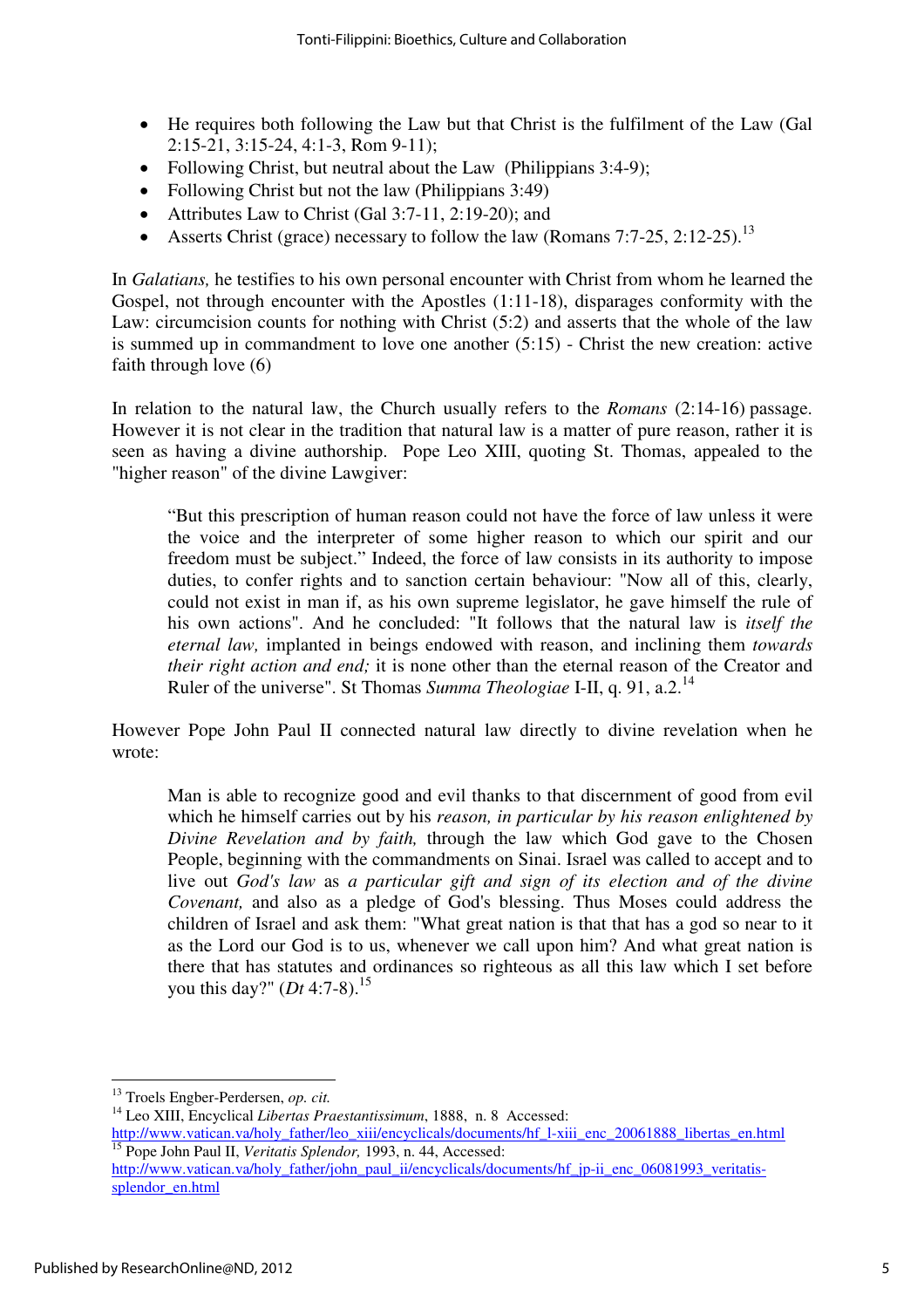Then we have the then Cardinal Ratzinger declaring that "Reason has a wax nose" and "Reason will not be saved without the faith, but the faith without reason will not be human." $^{16}$ 

On the other side of the coin, Pope John Paul II asserted:

"Every people has its own native and seminal wisdom which, as a true cultural treasure, tends to find voice and develop in forms which are genuinely philosophical. One example of this is the basic form of philosophical knowledge which is evident to this day in the postulates which inspire national and international legal systems in regulating the life of society."<sup>17</sup>

In our own time, an example of that seminal wisdom is surely to be found in the International Human Rights Instruments which assert:

- "…recognition of the inherent dignity and of the equal and inalienable rights of all members of the human family is the foundation of freedom, justice and peace in the world...."
- "Recognizing that these rights derive from the inherent dignity of the human person…"<sup>18</sup>

An analysis of the texts of the covenants shows that "Dignity" in this context implies the inestimable worth of each member of the human family and "rights" presume to identify what is needed for human being to flourish. The International instruments therefore presume that human goodness is knowable and can be specified.<sup>19</sup>

Pope John Paul II encouraged philosophers, but again sought to connect their endeavours to Scripture:

"They should be open to the impelling questions which arise from the word of God and they should be strong enough to shape their thought and discussion in response to that challenge. Let them always strive for truth, alert to the good which truth contains. Then they will be able to formulate the genuine ethics which humanity needs so urgently at this particular time. The Church follows the work of philosophers with interest and appreciation; and they should rest assured of her respect for the rightful autonomy of their discipline. I would want especially to encourage believers working in the philosophical field to illumine the range of human activity by the exercise of a

 $\overline{a}$ <sup>16</sup> Cardinal Joseph Ratzinger, 'Current Situation of Faith and Theology', An address to the Congregation of the Doctrine of the Faith, 1996, Accessed: http://www.ourladyswarriors.org/dissent/ratzsitu596.htm [18/6/2008] <sup>17</sup> Pope John Paul II, *Fides et Ratio,* 1998, n. 4

http://www.vatican.va/holy\_father/john\_paul\_ii/encyclicals/documents/hf\_jp-ii\_enc\_15101998\_fides-etratio\_en.html

<sup>&</sup>lt;sup>18</sup> See the preambles of the *International Covenant on Civil and Political Rights*; http://www2.ohchr.org/english/law/ccpr.htm; or the *International Covenants on Economic Social and Cultural Rights*; http://www2.ohchr.org/english/law/pdf/cescr.pdf

<sup>19</sup> See my doctoral thesis *Human Dignity: Autonomy and Sacredness in the International Human Rights Instruments* available from the University of Melbourne

http://dtl.unimelb.edu.au/view/action/singleViewer.do?dvs=1250825170935~58&locale=en\_AU&search\_terms =SYS%20=%20000008617&adjacency=N&application=DIGITOOL-3&frameId=1&usePid1=true&usePid2=true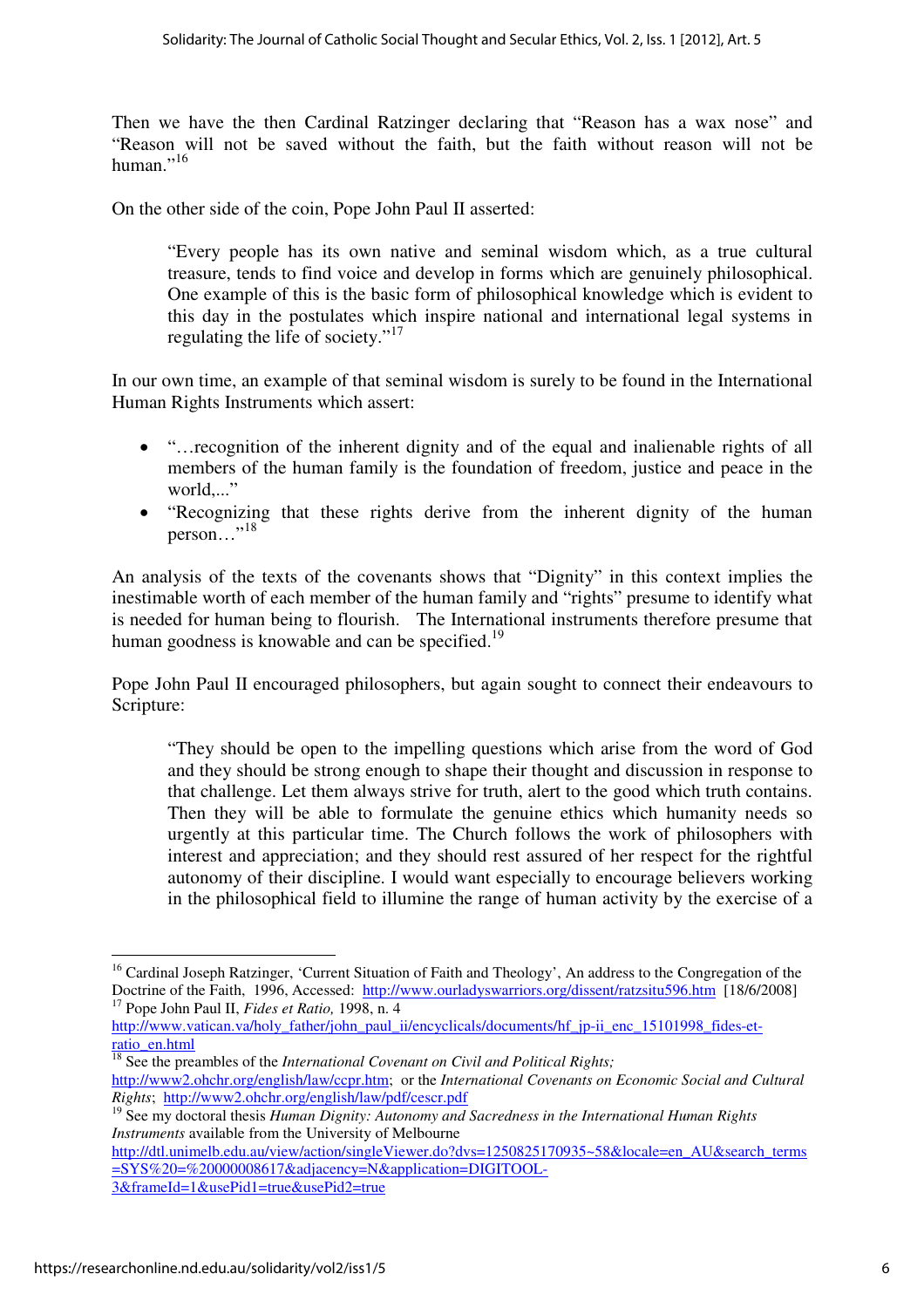reason which grows more penetrating and assured because of the support it receives from faith."20

The teaching of these three Popes at least, Leo XIII, John Paul II and Benedict XVI, would seem to suggest that there is to be no dichotomy between faith and reason. Rather the teaching would suggest that as philosophers we would be foolish to ignore Scripture and that our discipline should properly consider the nature of the Creator and the relationship between created and Creator, and seek to test theological propositions against reason and to seek justification rather than to accept them simply as a matter of faith. From a protestant perspective our humanity may be too "fallen" to be able to do that, but from a Catholic perspective we have trusted in the role of reason as an important contributor to our Tradition, but not in isolation from faith and the Scriptures.

#### **The NNL and the New Law of Christ**

Two well respected proponents of New Natural Law incorporating and anthorocentric approach to natural law are Martin Rhonhemier and Germain Grisez.

The Dominican Servais Pinckaers OP has long been distinguished for his critique of what he calls the morality of obligation in place of the New Law. The morality of obligation, he claims, excludes the Decalogue and the Sermon on the Mount.<sup>21</sup> In particular, Pinckaers claims:

The encyclical [*Veritatis Splendor]* introduces an important change in the interpretation of the Decalogue. The Ten Commandments are not reduced to a code of obligations imposed by God. Rather, they are presented as a gift of his wisdom and mercy, demanding a response of love. Since charity is grafted onto the natural love of what which we have just spoken, it remains the principle of the moral life, even before that a moral obligation. In other terms, the encyclical changes the cornerstone of moral life. Morality must be built upon the greatness of love rather than on a legalistic obedience, as was the case in the manuals of moral theology. It was left to spiritual theology to talk about the virtues growth and perfection.<sup>22</sup>

The authority for the claim about the encyclical is the passage that states:

The statement that "There is only one who is good" thus brings us back to the "first tablet" of the commandments, which calls us to acknowledge God as the one Lord of all and to worship him alone for his infinite holiness (cf. *Ex* 20:2-11). *The good is belonging to God, obeying him,* walking humbly with him in doing justice and in loving kindness (cf.*Mic* 6:8). In the morality of the commandments the fact that the people of Israel belongs to the Lord is made evident, because God alone is the One who is good. Such is the witness of Sacred Scripture, imbued in every one of its pages with a lively perception of God's absolute holiness: "Holy, holy, holy is the Lord of hosts" (*Is* 6:3).

<sup>20</sup>Pope John Paul II, *Fides et Ratio,* n. 106

<sup>&</sup>lt;sup>21</sup> Servais Pinckaers, 'The Return of the New Law to Moral Theology'' in John Berkman and Craig Steven Titus, *The Pinckaers Reader: Renewing Thomistic Moral Theology*, Catholic University of America Press, 2005 pp. 369-384

 $^{\circ}$  Pinckaers, 'Conscience and the Virtue of Prudence' in Berkman et al, *op. cit.* p. 346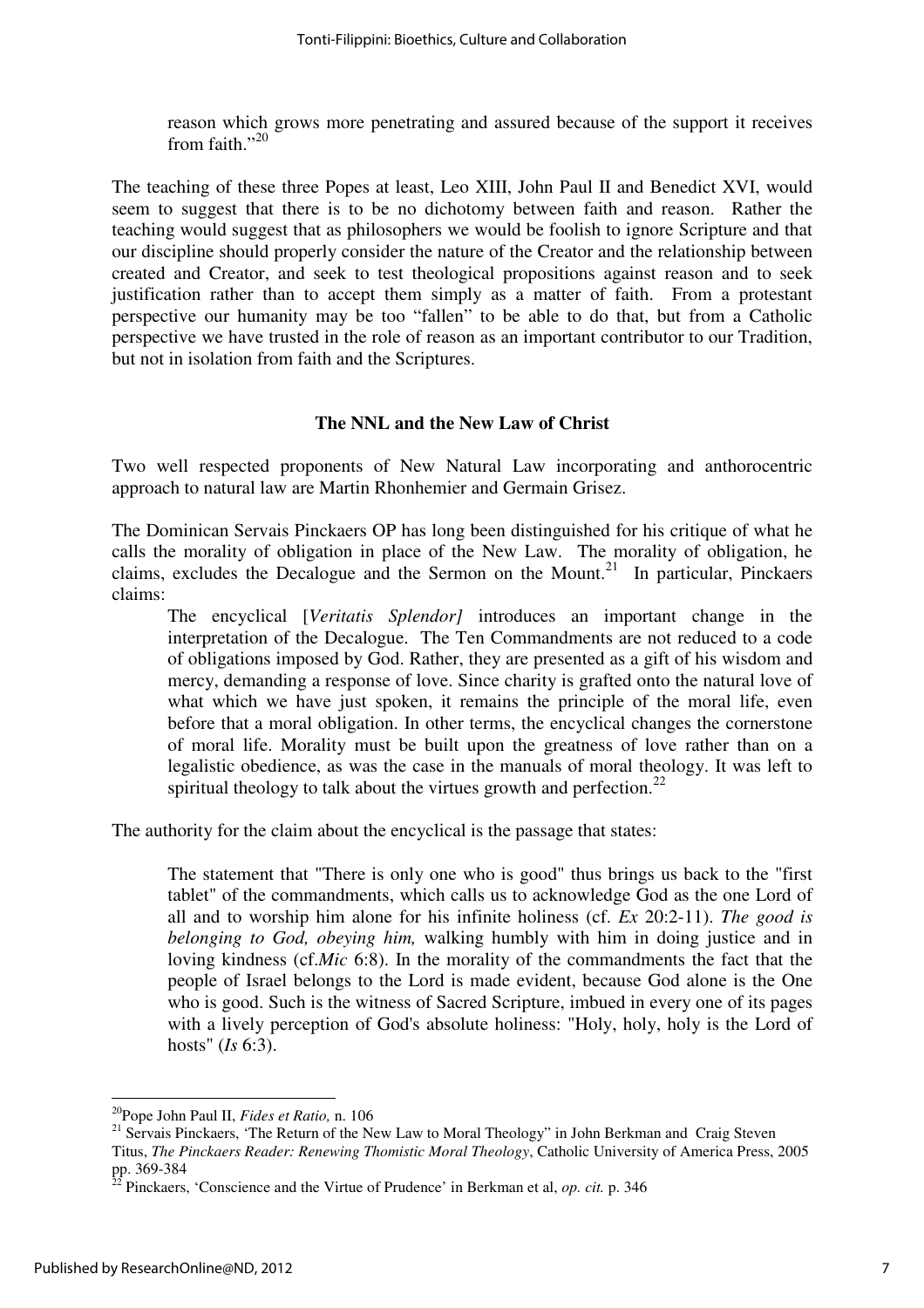But if God alone is the Good, no human effort, not even the most rigorous observance of the commandments, succeeds in "fulfilling" the Law, that is, acknowledging the Lord as God and rendering him the worship due to him alone (cf. *Mt* 4:10). *This "fulfilment" can come only from a gift of God:* the offer of a share in the divine Goodness revealed and communicated in Jesus, the one whom the rich young man addresses with the words "Good Teacher" (*Mk* 10:17; Lk 18:18). What the young man now perhaps only dimly perceives will in the end be fully revealed by Jesus himself in the invitation: "Come, follow me"  $(Mt 19:21)$ . <sup>23</sup>

The significance of this passage had been lost in my reading it until receiving Pinckaers' commentary. He connects it with the passage in *Gaudium et Spes:* 

Deep within his conscience man discovers a law which he himself is not laid upon himself that which you must obey. Its voice, ever calling him to long to do what is good and to avoid evil, tells him inwardly at the right moment: do this, shunned that. For man has in his heart a law inscribed by God. $^{24}$ 

I had followed the discussion in *Veritatis Splendor,* synderectically connecting the Decalogue with human goods, viz.

The different commandments of the Decalogue are really only so many reflections of the one commandment about the good of the person, at the level of the many different goods which characterize his identity as a spiritual and bodily being in relationship with God, with his neighbour and with the material world. As we read in the *Catechism of the Catholic Church,* "the Ten Commandments are part of God's Revelation. At the same time, they teach us man's true humanity. They shed light on the essential duties, and so indirectly on the fundamental rights, inherent in the nature of the human person".

The commandments of which Jesus reminds the young man are meant to safeguard *the good* of the person, the image of God, by protecting his *goods.* "You shall not murder; You shall not commit adultery; You shall not steal; You shall not bear false witness" are moral rules formulated in terms of prohibitions. These negative precepts express with particular force the ever urgent need to protect human life, the communion of persons in marriage, private property, truthfulness and people's good name. <sup>25</sup>

I had misunderstood this passage as allowing us to understand the commandments in terms of human goods interpreted in terms of integral social fulfilment and thus a law that had its own human autonomy. But the previous passage at n. 11, makes clear the central focus and dependency on acknowledging the Lord as God as the very core - the heart of the Law, from which the particular precepts flow and towards which they are ordered, and that no human effort ends up fulfilling the law*.* This "fulfilment" can come only from a gift of God: the offer of a share in the divine Goodness revealed and communicated in Jesus.

That significantly changes the role of what has been understood as natural law in twentieth century casuistry in giving direction to our understanding of the nature of the moral act. It is

<sup>23</sup> Pope John Paul II, *Veritatis Splendor*, n. 11

<sup>24</sup> Second Vatican Council, *Gaudium et Spes*, n. 16

 $25$  Veritatis Splendor, with n. 13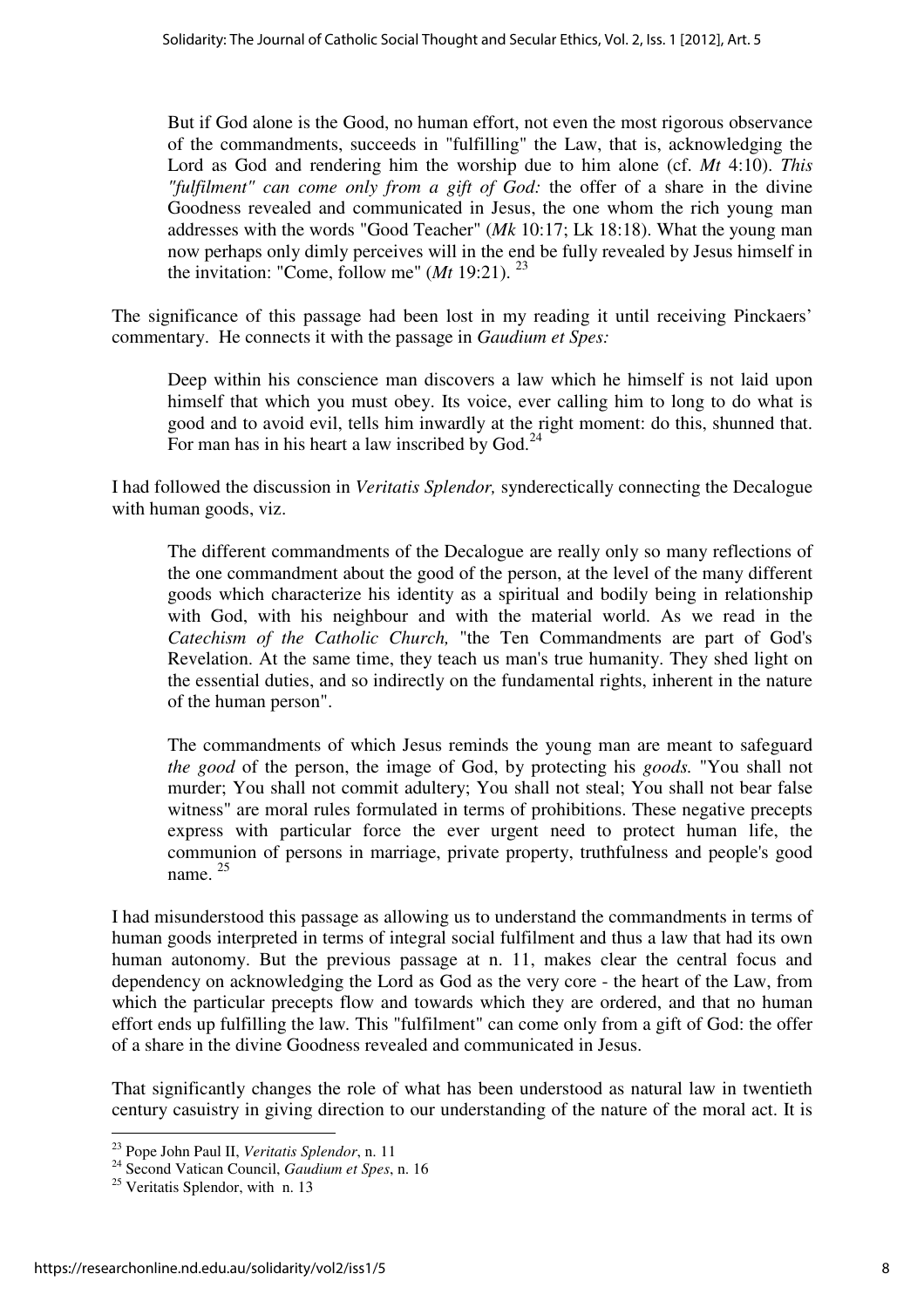not enough that we provide moral analysis based upon human goods, intelligible as human goods only, rather than understanding the role and function of the New Law within our relationship to God that informs our relationship to neighbour.

#### **Rhonheimer's Argument**

By contrast, Ronheimer wishes to distinguish between the natural and the supernatural levels, between natural moral reason and the order of charity, or love. Within natural moral reason he sees a place for a specifically philosophical discourse without which moral theology would not be able to identify intrinsically evil action. He sees how the New Law, the law of love of God, is the fulfilment or perfection of morality rather than intrinsic to it from the outset. He wishes to rediscover the specific ethical rationality of the moral virtues which is precisely that rationality, which is capable of then being elevated, affected, fulfilled and informed by charity or love.<sup>26</sup>

In other words, Rhonheimer postulates an intelligible human law that stands independently for the purpose of casuistry but which is elevated, fulfilled and informed by the love that is central to the New Law.

The article by Rhonheimer quoted above and his commentary on Pinckaers accurately identifies the point of difference, asserting a morality that is devoid of affectivity and the actual character of our relating to God and to each other as *imago dei* and what that demands. Rhonheimer seems to describe a morality that is open to God's grace and orientated towards fulfilment but which is dependant on a prior morality developed at the level of reason and human relating, with God only becoming relevant at some later level of fulfilment of what is initially the result of human synderesis. He seems to propose a separation of the two levels of morality for the purpose of resolving the basic issue of casuistry, uncomplicated by Christian love and the demands of Scripture. The latter can be added in later once the basic issues of justice between people have been resolved.

From my perspective, for which I draw support from Pinckaers, the fact remains that to give a Christian response, we cannot give an answer that is only at the level of the human and ignoring our ultimate end. Such a approach might help with discussion with non-believers, though I suspect not really, but it is not the complete answer to the morality of the object of an act. Further, I would argue that, as an approach, it is unrealistic because our culture and our very language of morality has a theological content. The division that Rhonheimer asserts does not exist in our experience. Considerations of justice are interrelated with considerations of love. A virtuous response will also be a loving response and not restricted to a narrowly human conception of justice alone. As Christians, our moral actions must be informed by the Beatitudes and by Jesus's treatment of the Decalogue.

Rhonheimer asserts that there are two levels which should be thought of as different sources, each with their proper and specific intelligibility, sources which in the end realise a mutual penetration and enrichment to form a new and unique moral spiritualism, the person in the image of Christ's. However, he claims that

 $\overline{a}$ <sup>26</sup>Martin Rhonheimer, 'Christian Morality and Moral Reasonableness: Of What Is the Law of the Gospel of Fulfilment?', *Josephinum Journal of Theology*, Vol. 17, No. 2, 2010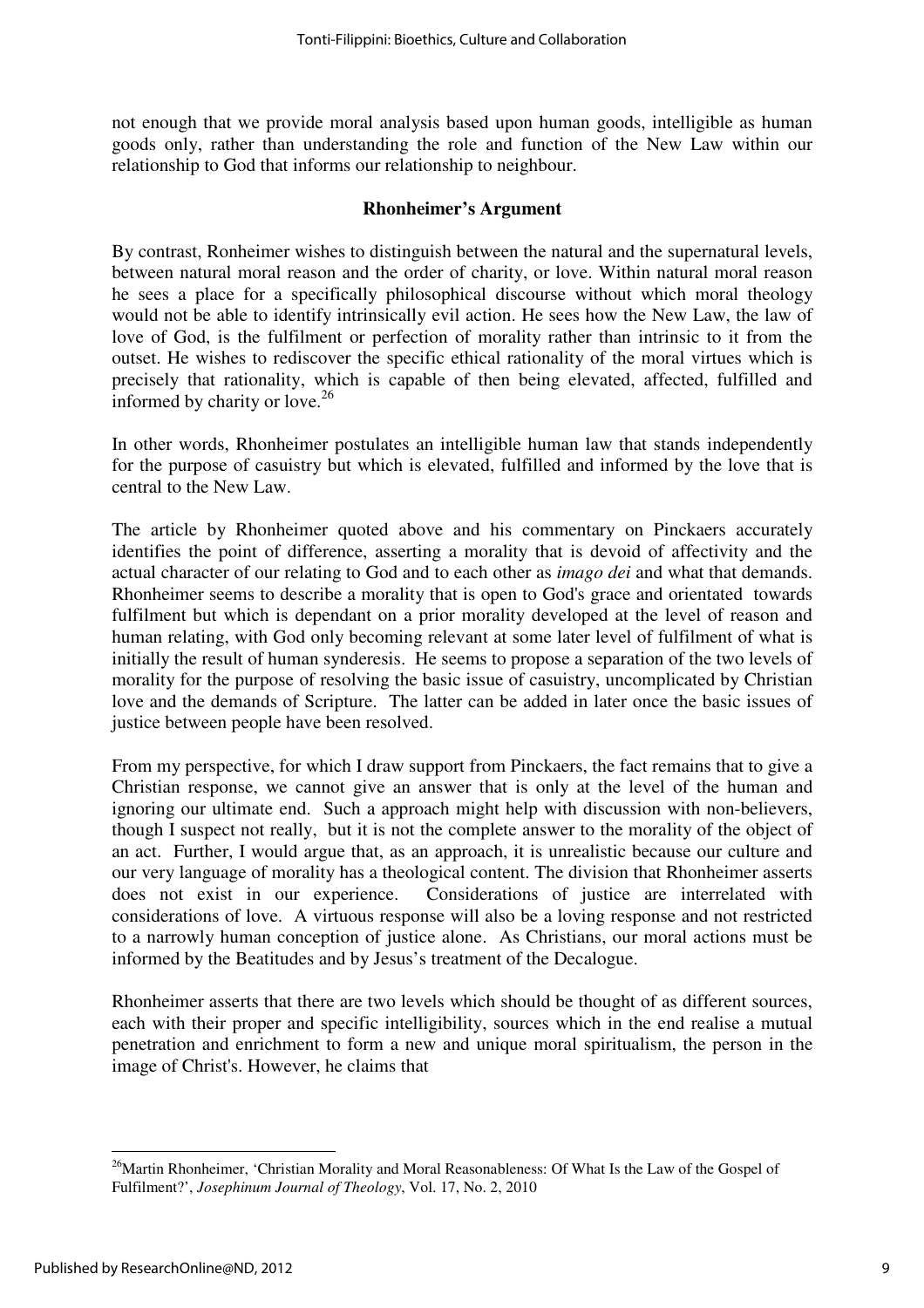...the moral rational requirements of the natural level, can never be deduced or inferred from the supernatural order of grace and charity. Just as in Christ the divine person assumed human nature. So these were a moral rational requirements must precisely the assumed, which is possible only if they possess a moral intelligibility that is proper and independent of the essential context of the new law we must therefore be aware of the danger of reducing morality to what is proper to the supernatural level."

This distinction between the natural law as a law of human nature is thus seemingly linked in Rhonheimer's mind to the human and divine natures of Christ. This then provides some link to what Austriaco referred to as the distinction between hylomorphic and intentional understandings of the nature of the moral act, even though, Rhonheimer's position is not strictly the intentional thesis of Grisez, Finnis and Boyle. Rhonheimer insists on a level of morality that is exclusively human with the Divine entering into consideration as an addition, but being nonetheless separate. That raises doubts about whether his approach is Nestorian<sup>27</sup>. When Christ as a man walked this earth and lived with the feet-on-the-ground detail of making decisions, He was also God and he never ceased to be both God and man. The New Law is not a specifically human law but a Divine law given to us and requiring from us a very full response to that Divine law with, of course, the grace to assist us do so.

Rhonheimer at least, seems to be alive to these issues in a way in which Grisez seems not to be, so the discusion has been fruitful. It is interesting that he finds solace in St Thomas and *Veritatis Splendor* n. 79, but that seems to be a highly strained reading of VS and not at all consistent with the role and function of the Decalogue which places God first in human relating. I find it fascinating not only that the first three commandments are about our relationship to God, but that our relationship to our parents comes ahead of killing. I do not find Rhonhemier's argument based on VS to be at all persuasive for that reason.

VS n. 79 states:

The primary and decisive element for moral judgment is the object of the human act, which establishes whether it is *capable of being ordered to the good and to the ultimate end, which is God.* This capability is grasped by reason in the very being of man, considered in his integral truth, and therefore in his natural inclinations, his motivations and his finalities, which always have a spiritual dimension as well. It is precisely these which are the contents of the natural law and hence that ordered complex of "personal goods" which serve the "good of the person": the good which is the person himself and his perfection. These are the goods safeguarded by the commandments, which, according to Saint Thomas, contain the whole natural law

The passage cites St Thomas *Summa Theologiae*, I-II, q. 100, a. 1 in which he says,

 "It is therefore evident that since the moral precepts are about matters which concern good morals; and since good morals are those which are in accord with reason; and since also every judgment of human reason must needs by derived in some way from natural reason; it follows, of necessity, that all the moral precepts belong to the law of nature; but not all in the same way.

 $27$  Nestorianism refers to that view that Jesus did not just have a human and a divine nature, he was in fact two separate personalities, a human personality and a divine personality. It may be claiming too much to assert this belief on the part of Rhonheimer. I simply want to indicate that it is a risk of his position on separating the two levels of morality that he may be implying two personalities of Christ.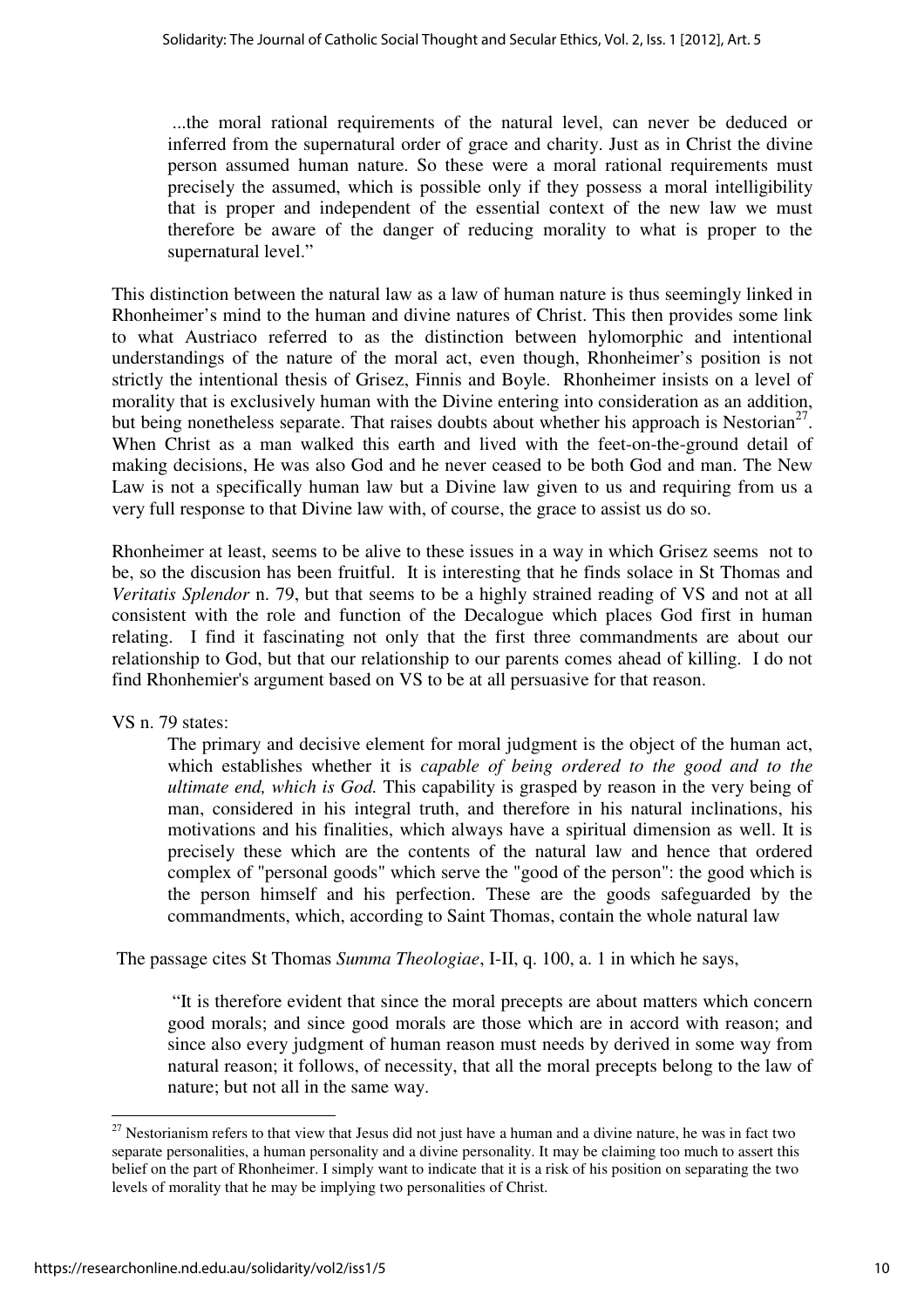But this needs to be understood in the light of the following passage in the *Summa Theologica* where he says:

But the community for which the Divine law is ordained, is that of men in relation to God, either in this life or in the life to come. And therefore the Divine law proposes precepts about all those matters whereby men are well ordered in their relations to God. Now man is united to God by his reason or mind, in which is God's image. Wherefore the Divine law proposes precepts about all those matters whereby human reason is well ordered. But this is effected by the acts of all the virtues: since the intellectual virtues set in good order the acts of the reason in themselves: while the moral virtues set in good order the acts of the reason in reference to the interior passions and exterior actions. It is therefore evident that the Divine law fittingly proposes precepts about the acts of all the virtues: yet so that certain matters, without which the order of virtue, which is the order of reason, cannot even exist, come under an obligation of precept; while other matters, which pertain to the well-being of perfect virtue, come under an admonition of counsel.<sup>28</sup>

Importantly St Thomas, in response to the objections that the law is not about all the acts of virtue but about justice alone, quoting Ambrose, asserts "a sin is a transgression of the Divine law, and a disobedience to the commandments of heaven. But there are sins contrary to all the acts of virtue. Therefore it belongs to Divine law to direct all the acts of virtue."  $^{29}$ 

This is quite important to Rhonheimer's analysis of vital conflict in the craniotomy case in which he wishes to restrict the casuistry about killing to the virtue of justice alone. This seems to be explicitly excluded by St Thomas. There can be no ethico-philosophical discourse that is properly reflective of Christian morality but that is separate from moral theology. Nor can the New Law be held to be somehow dependant on this separate philosophical morality. The New Law, the law of love, that comes to us in the life, death and suffering of Christ is game changing, and much more demanding.

In a recent case involving a hospital in Phoenix<sup>30</sup> seemingly permitting direct abortion, Rhonhemier's arguments have been invoked. Declaring that that the only issue is one of justice, he acknowledges that the mother is almost certain to die without intervention and the child cannot be saved. Thus killing the child, who would die anyway, to rescue the mother involves no injustice to the child. Rhonheimer's argument, against the seemingly settled position of the Church on craniotomy, is unconvincing on this point precisely because he tries to narrow the consideration to a matter of justice narrowly construed and leaves out the significance of the child dying at the hand of the doctor and what that may mean for each of those directly involved, beginning with the choice that the mother makes in her request to the doctor.

The difficult reality of the craniotomy case is in fact whether the woman would have her doctor make a choice between damage to her, including life risk, of caesarean section or the damage of symphysiotomy, on the one hand, or craniotomy resulting in the certain death of the child. With contemporary attitudes to pregnancy and the unborn, such choices are likely

<sup>28</sup> St Thomas Aquinas, *Summa Theologica*, I-II, q 100, art. 2

<sup>29</sup> *Ibid.*

<sup>&</sup>lt;sup>30</sup> See the defence of the hospital decision in M. Therese Lysaught, 'Moral Analysis of a Procedure at Phoenix Hospital', *Origins*, January  $27<sup>th</sup>$  2011, Vol. 40, No. 33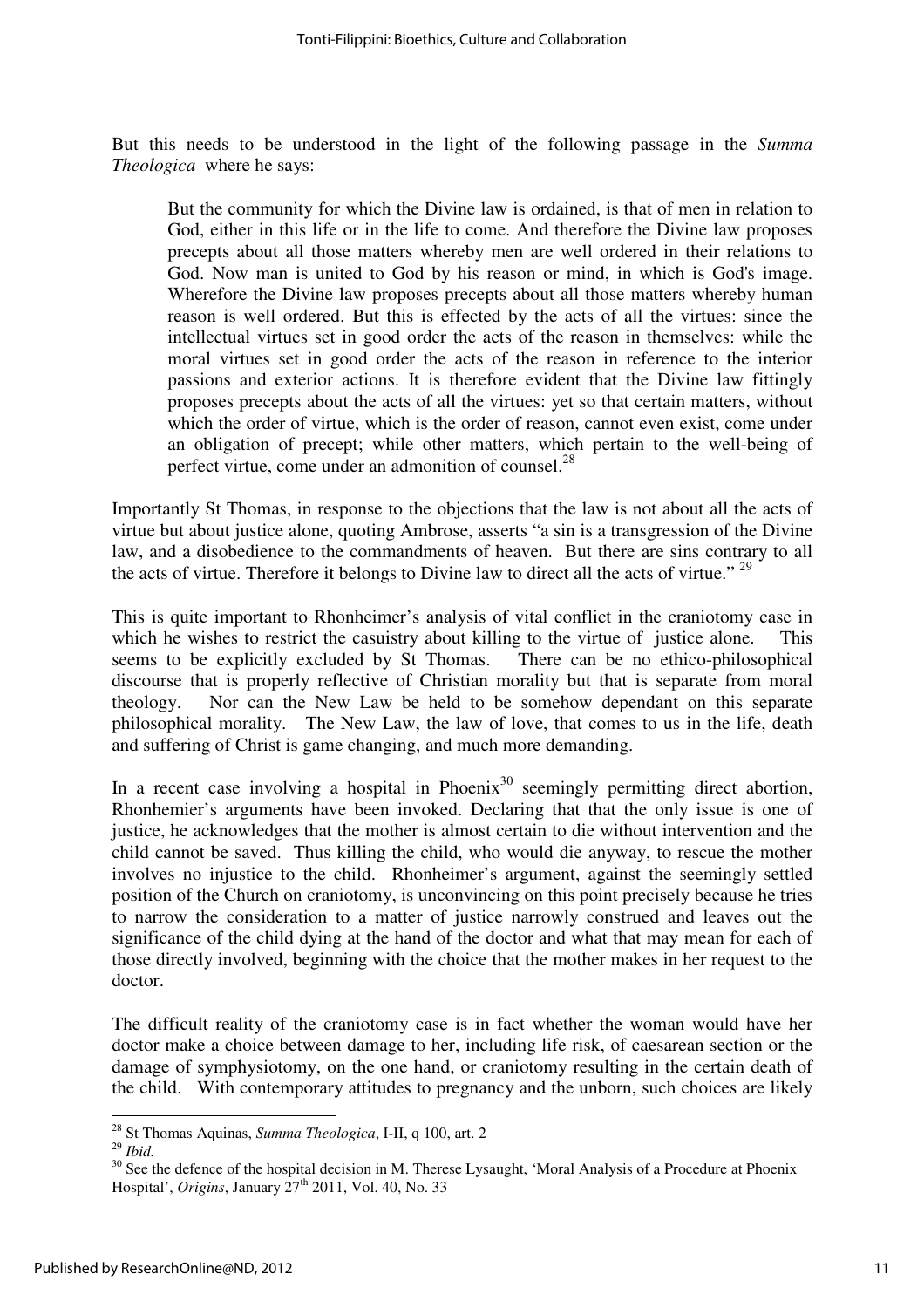to protect the mother first with the child as patient coming second in the considerations. However, contemporary attitudes do not reflect what ought to be the witness of a Catholic hospital to respect the life of both and the obligation to recognise both patients. If a woman elected otherwise, then it would be a question of facilitating transfer to where she could have the obstetric management more consistent with her choosing. But a Catholic hospital could not be Catholic if it endorsed direct killing.

#### **Grisez's Argument**

The defence of the Phoenix Hospital also invoked Grisez in its defence. Germain Grisez rejects St Thomas's claim that the ultimate end of man is communion with God, the beatific vision. Grisez instead argues that our ultimate end is integral human fulfilment. Thus Grisez's natural law, like Rhonheimer's, is anthropocentric rather than theocentric and this has grave consequences for his casuistry. It is my view that Grisez's analysis of the moral act, and hence his casuistry, suffers from the position that he takes on the ultimate end in which he disagrees that the ultimate end of human acts is God alone.<sup>31</sup> In this Grisez not only disagrees with St Thomas, but he is also at odds with *Veritatis Splendor* firstly in terms of the nature of the Decalogue and secondly in terms of the specification of the nature of the object of the moral act.

Rather than explore the use of Grisez 's approach of the hospital, a use I am not sure he would accept, I think it is worth exploring the use of the distinction in St Thomas between the interior and the exterior act hat has been invoked in this context. In particular it is worth exploring the nature of the moral act in relation to our ultimate end.

In relation to the Decalogue and the Beatitudes, Pope John Paul II says:

*The Beatitudes* are not specifically concerned with certain particular rules of behaviour. Rather, they speak of basic attitudes and dispositions in life and therefore they *do not coincide exactly with the commandments.* On the other hand, *there is no separation or opposition* between the Beatitudes and the commandments: both refer to the good, to eternal life. The Sermon on the Mount begins with the proclamation of the Beatitudes, but also refers to the commandments (cf. *Mt* 5:20-48). At the same time, the Sermon on the Mount demonstrates the openness of the commandments and their orientation towards the horizon of the perfection proper to the Beatitudes. These latter are above all *promises,* from which there also indirectly flow *normative indications* for the moral life. In their originality and profundity they are a sort of *selfportrait of Christ,* and for this very reason are *invitations to discipleship and to communion of life with Christ.<sup>32</sup>*

In relation to the object of the act the Pope stated:

The reason why a good intention is not itself sufficient, but a correct choice of actions is also needed, is that the human act depends on its object, whether that object is *capable or not of being ordered* to God, to the One who "alone is good", and thus brings about the perfection of the person. An act is therefore good if its object is in

<sup>31</sup>Germain Grisez, 'Natural Law, God, Religion, and Human Fulfillment', *American Journal of Jurisprudence*, Vol. 46, 2001, pp.3–36; 'The Ultimate End of Human Beings: The Kingdom, not God Alone', *Theological Studies*, Vol. 69, 2008, pp. 38-61

<sup>32</sup> Pope John Paul II, *Veritatis Splendor*, n. 16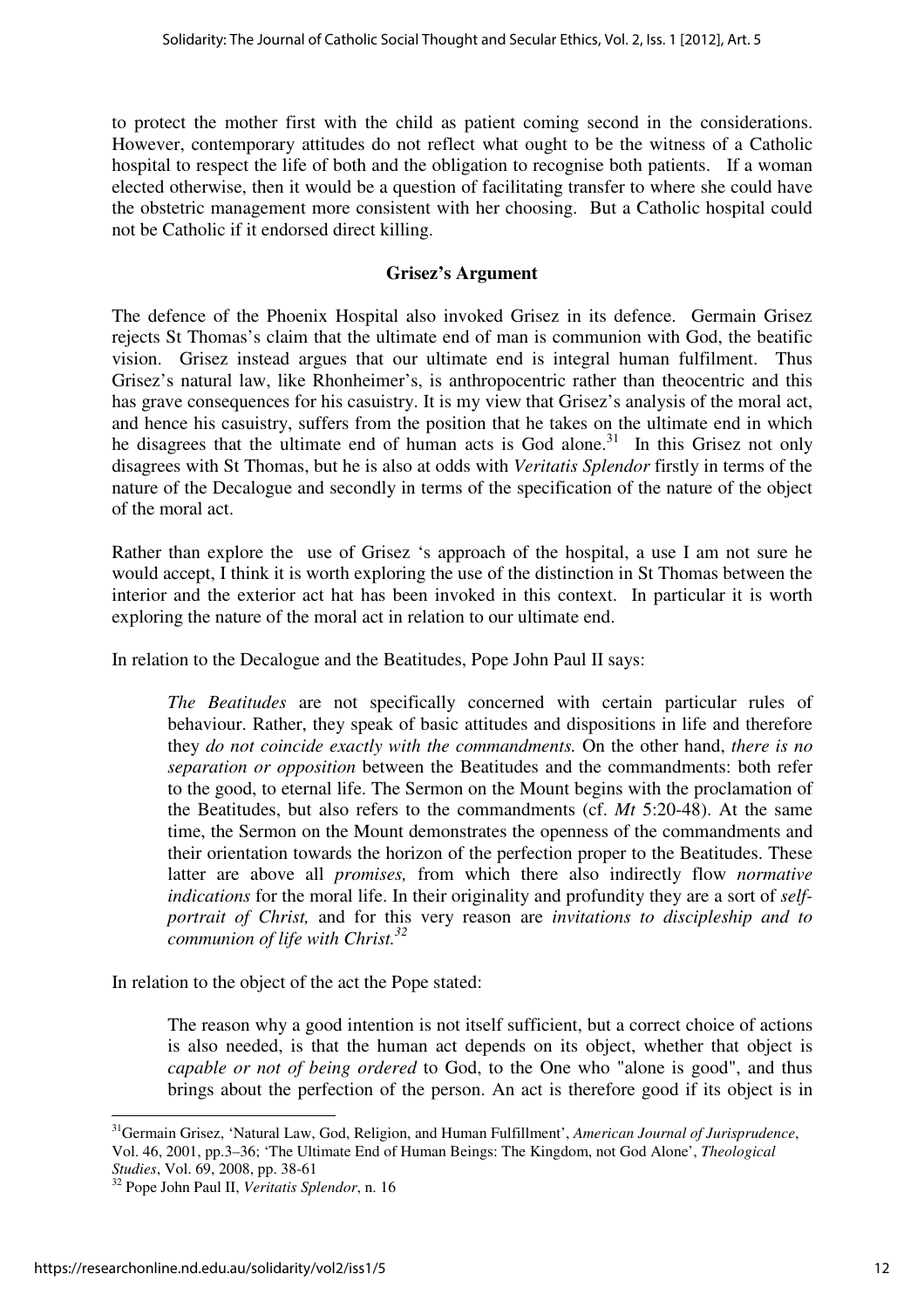conformity with the good of the person with respect for the goods morally relevant for him. Christian ethics, which pays particular attention to the moral object, does not refuse to consider the inner "teleology" of acting, inasmuch as it is directed to promoting the true good of the person; but it recognizes that it is really pursued only when the essential elements of human nature are respected. The human act, good according to its object, is also *capable of being ordered* to its ultimate end. That same act then attains its ultimate and decisive perfection when the will *actually does order*  it to God through charity. As the Patron of moral theologians and confessors teaches: "It is not enough to do good works; they need to be done well. For our works to be good and perfect, they must be done for the sole purpose of pleasing God".<sup>33</sup>

It is my contention that by not requiring the object of the act to be capable of being ordered by the will to God as an act of love, Grisez significantly shifts the grounds for determining the specification of the moral act and this has grave implications for his casuistry, particularly in relation to double effect reasoning. This is not to say that he adopts the position of the proportionalists in which the intended end can override evil in the object of the act if it is proportionate. Rather Grisez's position is due to the specification of the object itself and how the concept of direct intention is applied. If the specification is determined by the ultimate end, and the ultimate end is not God alone, but includes integral human fulfilment, then that changes the way in which the object is specified. He writes:

Since the self-evident principles of practical reasoning direct us indiscriminately toward the well-being and flourishing of ourselves and everyone else, we reasonably take as our ultimate end an inclusive community of human persons along with other intelligent creatures and God—insofar as we know other intelligent creatures and God and can somehow cooperate with them and/or act for their good.

… our ultimate end should include all the benefits that can be realized by protecting and promoting all the fundamental goods of persons in every way compatible with loving all of them and all aspects of their well-being and flourishing.<sup>34</sup>

An important aspect of Grisez's analysis of the ultimate end is that he claims that God alone is not sufficient, but that we must consider all the aspects of human fulfilment and not just our relationship to God. This is quite different from St Thomas's position in which God is the ultimate end, and love of neighbour (and thus the goods of human flourishing) is integral to that love of God. In Grisez's analysis, love of God is part of human fulfilment and not its sole end. Placing human fulfilment first in this way has consequences for specifying the nature of the object of the moral act because it affects the interior meaning of the act and hence the application of double effect reasoning. Instead of a participative theonomy<sup>35</sup>, as proposed by Pope John Paul II in *Veritatis Splendor,* Grisez proposes anthropocentrism.

I shall argue that double effect reasoning in assessing the object of the act must not treat humanity as though we existed in isolation and did not depend on God, or that our good is not inextricably bound to our ultimate end of communion with him. It was significant that in the analysis of the Decalogue in the Sermon on the Mount, Jesus gave so much more meaning to them, such as, extending the fifth commandment to include anger, and the sixth commandment to include adultery of the heart. The New Law was a law of love and not just

<sup>33</sup> *Veritatis* Splendo,r n. 78

<sup>34</sup> Grisez, *op. cit.,* 2008, p. 55

<sup>35</sup> *Veritatis Splendor ,* n. 41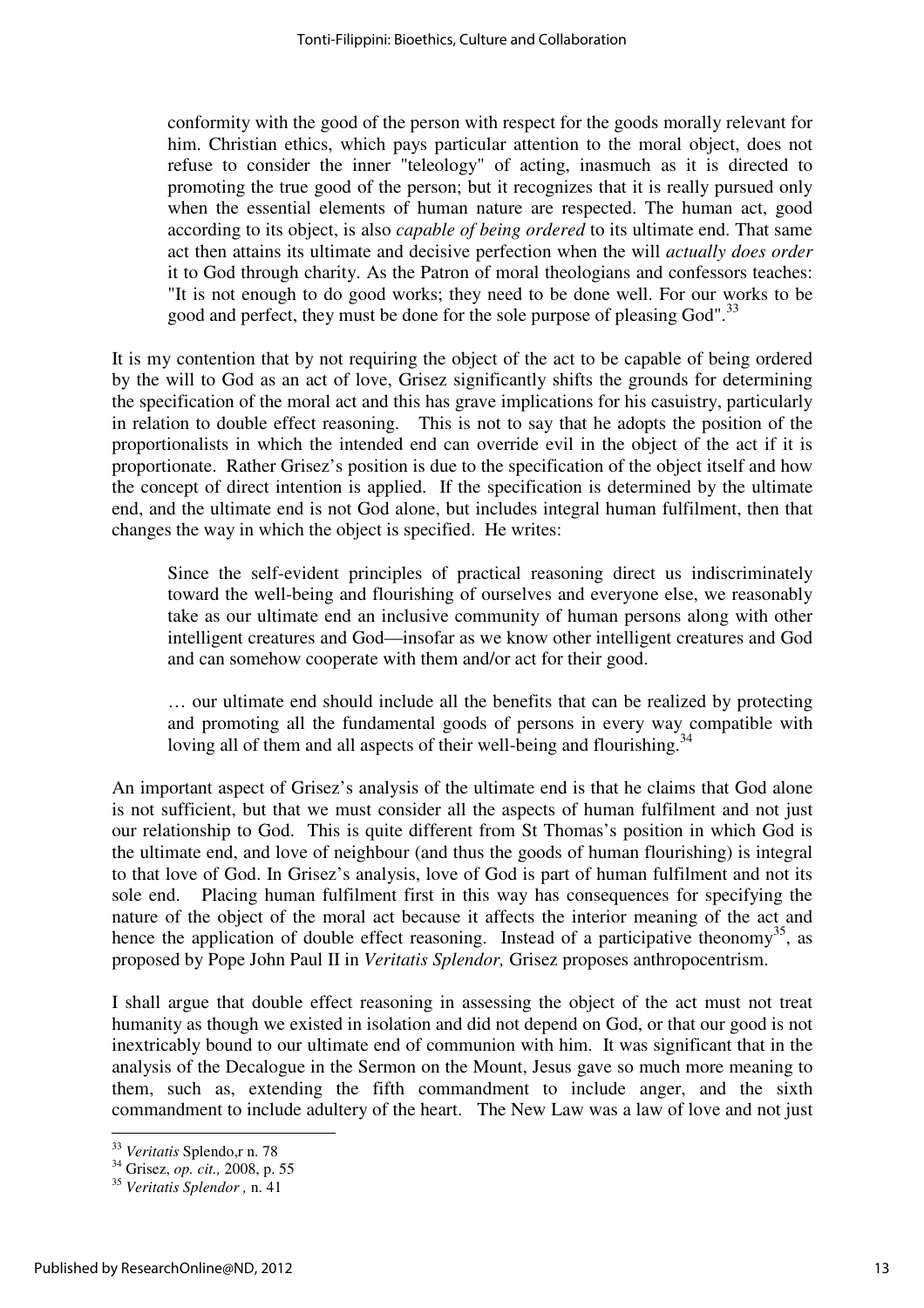a law of obligation<sup>36</sup>. To follow Jesus, demands so much more of us than the narrow treatment of the object of the act in terms of human fulfilment would suggest. The theological virtues are relevant, and not just the cardinal virtues (which are anthropocentric), because the ultimate end is God alone and our love for Him should inform every act. What kind of morality is it that lacks the virtue of love?

### **St Thomas Aquinas and the Moral Act**

Central to an analysis of the moral act is the concept of intention, which St Thomas is careful to explain, not in terms of the action itself, but in terms of the mind or will which moves to the end. The intention is an act of the will.<sup>37</sup> Second he argues that the will longs to the intellect whose object is universal "being" and "truth". He describes the intellect as moving the will, presenting its object to it. $^{38}$ 

In explaining what is specific to human actions, St Thomas accounts for free will as "the faculty and will of reason." Therefore those actions are properly called human which proceed from a deliberate will and in the actions of man the object of the will is the end and the good. He concludes by claiming that all human actions must be for an end.<sup>39</sup>

Following Ambrose he asserts that moral acts properly speaking receive their species from the end, for moral acts are the same as human acts. $40$ 

Finally he asserts that the ultimate end is God: "….we speak of man's last end as of the thing which is the end, thus all other things concur in man's last end, since God is the last end of man and of all other things."<sup>41</sup>

That analysis of intention and the intentional acts provides the basis for the distinction between interior and exterior acts. Referring to the above analysis he writes:

"Certain actions are called human, inasmuch as they are voluntary….. Now, in a voluntary action, there is a twofold action, viz. the interior action of the will, and the external action: and each of these actions has its object. The end is properly the object of the interior act of the will: while the object of the external action is that on which the action is brought to bear. Therefore just as the external action takes its species from the object on which it bears; so the interior act of the will takes its species from the end, as from its own proper object.

Now that which is on the part of the will is formal in regard to that which is on the part of the external action: because the will uses the limbs to act as instruments; nor have external actions any measure of morality, save in so far as they are voluntary. Consequently the species of a human act is considered formally with regard to the end, but materially with regard to the object of the external action. Hence the

 $\overline{a}$ <sup>36</sup> Servais Pinckaers, 'The Return of the New Law to Moral Theology' in John Berkman and Craig Steven Titus, *op. cit.,* pp. 369-384

<sup>37</sup> *Summa Theologica*, I-II, 12,1

<sup>38</sup> *Summa Theologica,* I-II, 9, 1

<sup>39</sup> *Summa Theologica,* I-II, 1, 1

<sup>40</sup> *Summa Theologica*, I-II, 1, 3

<sup>41</sup> *Summa Theologica*, I-II, 1, 8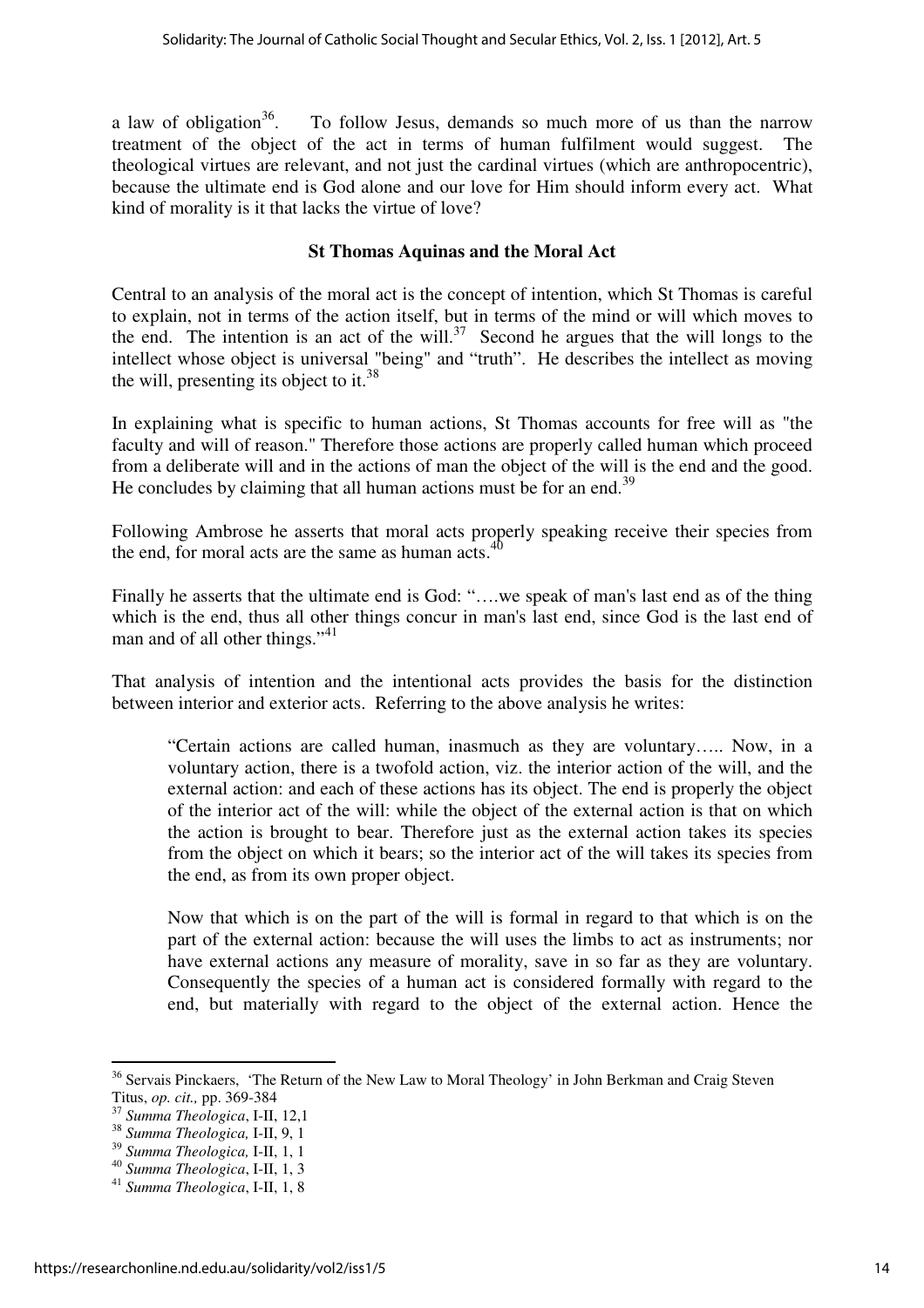Philosopher says (Ethic. v, 2) that "he who steals that he may commit adultery, is strictly speaking, more adulterer than thief." $42$ 

This paragraph is important for it qualifies the distinction between interior and exterior acts, referring to the species of the act as both formal and material. It would not be true to claim that the exterior act is irrelevant to the species of the act. The latter is the application of the distinction that has made been made in defence of the Phoenix hospital, claiming that the act can be determined by the interior act alone. That would suggest no morally significant relationship between the exterior act and the interior act. However, referring to the above passage, St Thomas has more to say about the specification of the act. He writes,

… a fourfold goodness may be considered in a human action. First, that which, as an action, it derives from its genus; because as much as it has of action and being so much has it of goodness,… Secondly, it has goodness according to its species; which is derived from its suitable object. Thirdly, it has goodness from its circumstances, in respect, as it were, of its accidents. Fourthly, it has goodness from its end, to which it is compared as to the cause of its goodness.<sup>4</sup>

Later in the same article he writes,

… thus it may happen that an action which is good in its species or in its circumstances is ordained to an evil end, or vice versa. However, an action is not good simply, unless it is good in all those ways: since "evil results from any single defect, but good from the complete cause," as Dionysius says (Div. Nom. iv).

The above references to St Thomas precede and are connected to what he says about double effect and the latter needs to be understood in the general context of his theory of the moral act. About double effect he says:

It is written (Exodus 22:2): "If a thief be found breaking into a house or undermining it, and be wounded so as to die; he that slew him shall not be guilty of blood." Now it is much more lawful to defend one's life than one's house. Therefore neither is a man guilty of murder if he kill another in defense of his own life.

**….** Nothing hinders one act from having two effects, only one of which is intended, while the other is beside the intention. Now moral acts take their species according to what is intended, and not according to what is beside the intention, since this is accidental… Accordingly the act of self-defense may have two effects, one is the saving of one's life, the other is the slaying of the aggressor. Therefore this act, since one's intention is to save one's own life, is not unlawful, seeing that it is natural to everything to keep itself in "being," as far as possible. And yet, though proceeding from a good intention, an act may be rendered unlawful, if it be out of proportion to the end. Wherefore if a man, in self-defense, uses more than necessary violence, it will be unlawful: whereas if he repel force with moderation his defense will be lawful, because according to the jurists … "it is lawful to repel force by force, provided one does not exceed the limits of a blameless defense." Nor is it necessary for salvation that a man omit the act of moderate self-defense in order to avoid killing the other

 $\overline{a}$ <sup>42</sup> *Summa Theologica*, I-II, 18, 6

<sup>43</sup> *Summa Theologica*, I-II, 18, 4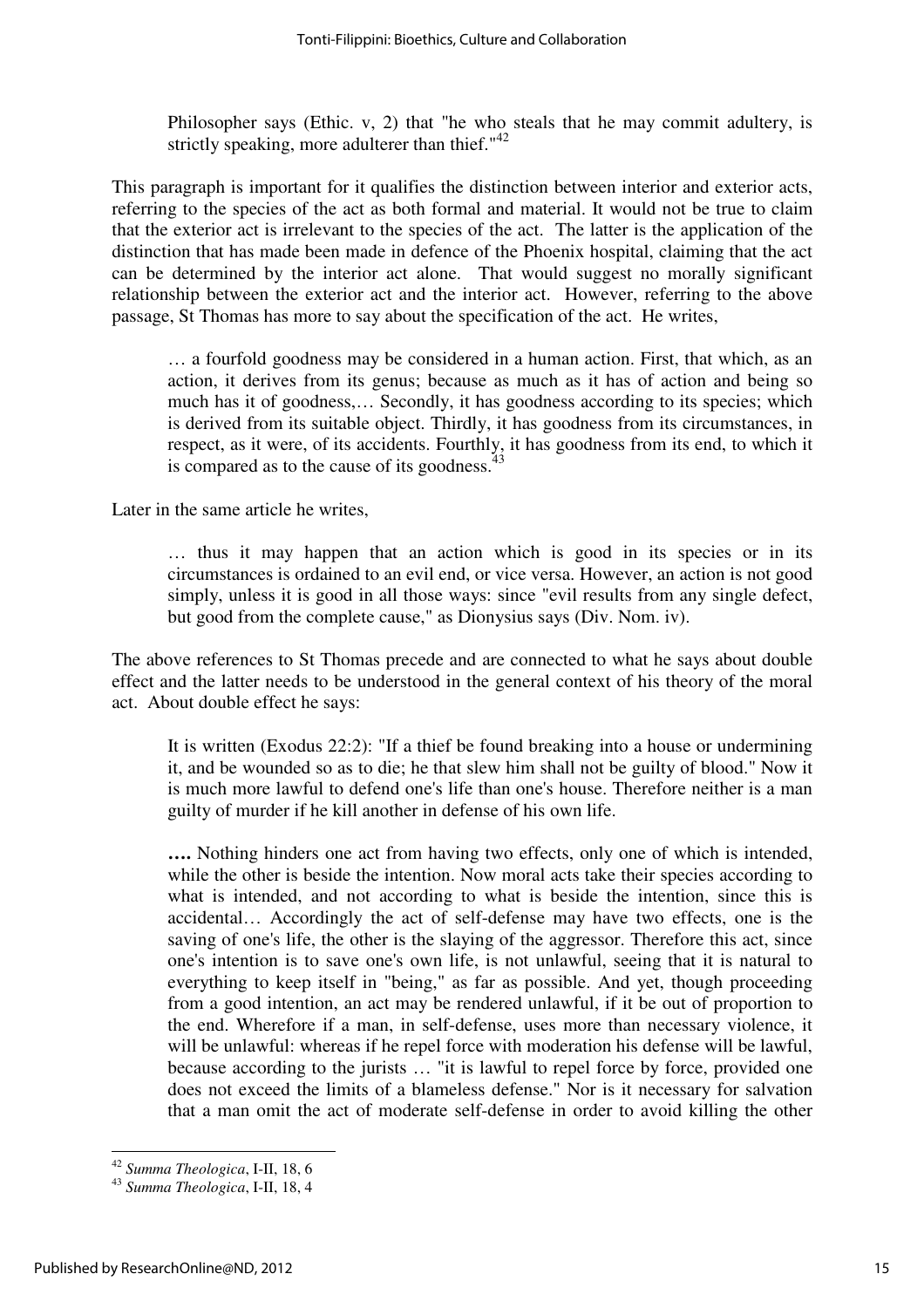man, since one is bound to take more care of one's own life than of another's. But as it is unlawful to take a man's life, except for the public authority acting for the common good, as stated above (Article 3), it is not lawful for a man to intend killing a man in self-defense, except for such as have public authority, who while intending to kill a man in self-defense, refer this to the public good, as in the case of a soldier fighting against the foe, and in the minister of the judge struggling with robbers, although even these sin if they be moved by private animosity.<sup>44</sup>

In *Quaestiones Quodlibetales,* Aquinas writes that some kinds of human acts that "have deformity inseparably annexed to them, such as fornication, adultery, and others of this sort."<sup>45</sup> Aquinas thus explicitly affirms that some actions are intrinsically evil, and corresponding to them are absolute moral norms.<sup>46</sup> In this Pope John Paul II would seem to have concurred when he wrote,

If acts are intrinsically evil, a good intention or particular circumstances can diminish their evil, but they cannot remove it. They remain "irremediably" evil acts; *per se* and in themselves they are not capable of being ordered to God and to the good of the person. "As for acts which are themselves sins (*cum iam opera ipsa peccata sunt*), Saint Augustine writes, like theft, fornication, blasphemy, who would dare affirm that, by doing them for good motives (*causis bonis*), they would no longer be sins, or, what is even more absurd, that they would be sins that are justified?"<sup>47</sup>

He also writes in the same document,

Reason attests that there are objects of the human act which are by their nature "incapable of being ordered" to God, because they radically contradict the good of the person made in his image. These are the acts which, in the Church's moral tradition, have been termed "intrinsically evil" (*intrinsece malum*): they are such *always and per se,* in other words, on account of their very object, and quite apart from the ulterior intentions of the one acting and the circumstances. Consequently, without in the least denying the influence on morality exercised by circumstances and especially by intentions, the Church teaches that "there exist acts which *per se* and in themselves, independently of circumstances, are always seriously wrong by reason of their object". $48$ 

What is important here is that the objects are incapable of being ordered towards God, not because they are a destruction of human goods and thus hostile to integral human fulfilment, but rather because they radically contradict the good of the person made in his image. The consideration of one's neighbour stems from one's ordering towards God. The first part of the Decalogue importantly informs the second part<sup>49</sup>. Love of God informs love of neighbour. The function of our reason in seeking to assess the moral act begins with our love of God, with God alone as our ultimate end.

 $\overline{a}$ <sup>44</sup> *Summa Theologica* II-II, q. 64, 7

<sup>45</sup> "*Quaedam enim sunt quae habent deformitatem inseparabiliter annexam, ut fornicatio, adulterium, et aliae huiusmodi, quae nullo modo bene fieri possunt.*" St. Thomas Aquinas, *Quaestiones Quodlibetales,* 9, q. 7, a. 2. <sup>46</sup> *Ibid.*

<sup>47</sup> *Veritatis Splendor* n. 81

<sup>48</sup> *Veritatis Splendor* n. 80

<sup>&</sup>lt;sup>49</sup> I am grateful to my colleague at the John Paul II Institute in Melbourne, Adam Cooper, for this insight, December 2011.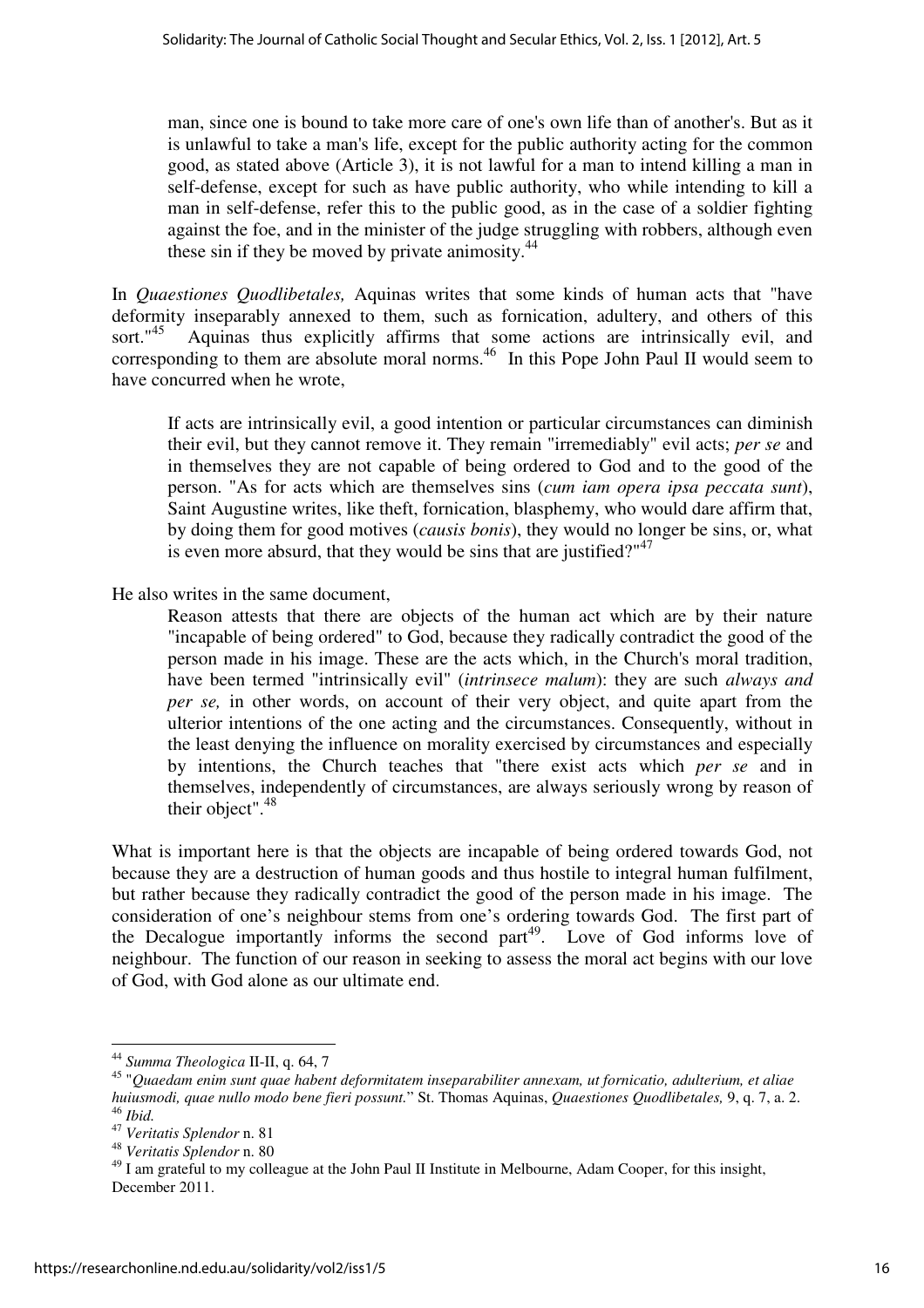#### **Returning to Grisez (and Finnis and Boyle)**

Grisez's analysis is complex, but if his intentionality thesis had succeeded, then it would seem to have had application to the Phoenix case. The issue centres upon an issue that was addressed by Pope John Paul II in *Veritatis Splendor -* the nature of what can be considered the object of a moral act and what makes that object good.

The defence of the Phoenix case has quoted Pope John Paul in the encyclical *Veritatis Splendor* and engaged the treatment of double effect reasoning offered by Grisez to interpret the encyclical. There are of course, many others who have taken a contrary view, and in quoting Rhonheimer and Grisez, there is a lack of balance, in that she has ignored the many criticisms of their views.

Grisez's argument is an application to the craniotomy case. He claims that craniotomy in the circumstances of arrested labour is not direct killing.

In times past complications of delivery raised serious problems. Now where medical facilities are available such difficulties are rare, most difficult cases are prevented by timely surgery. However, if it were impossible to prevent the mother's death (or, worse, the death of both) except by cutting up and removing the child piecemeal, it seems to me that this death-dealing deed could be done without the killing itself coming within the scope of the intention. The very deed which deals death also (by hypothesis) initiates a unified and humanly indivisible physical human process which saves life. $50$ 

Originally Grisez's argument appears to have been based on an action theory that analyses an act as being an indivisible set of constituent parts.<sup>51</sup> In this case, according to Grisez, the surgeon performing craniotomy performs just one human act to save the life of the mother, but that act has a number of identifiable physical acts. He argued that it is only the human act, saving the life of the mother, that is subject to scrutiny. This chosen human act has an end, an intended end, namely, the preservation of the mother's life. The individual physical acts are not human acts and therefore do not fall under the scope of the intention. Therefore the act of dismembering the foetus is not a human act, rather it is part of the indivisible series of physical acts of saving the life of the mother. He held that it is therefore not a direct killing, because the death of the child is not required in order to save the life.<sup>52</sup>

On revisiting the issue, however, Finnis, Grisez and Boyle<sup>53</sup> appear to have repudiated that approach, but without changing their view about craniotomy. They say that the concept of indivisibility has not been used since 1970 and that it was a false step caused by the failure to appreciate the decisive significance of the perspective of the acting person.<sup>54</sup>

Grisez is a strong critic of proportionalism, but one could be forgiven for wondering how his original account of the indivisibility of the moral act essentially differs from Richard

 $\overline{a}$ <sup>50</sup> Germain Grisez, *Abortion*: *The myths, the realities, and the arguments*, Corpus Books, New York, 1970, p. 370

<sup>51</sup> Jean Porter, ''Direct' and 'Indirect' in Grisez's Moral Theory', *Theological Studies*, Vol. 57, 1996 p. 612

<sup>52</sup> Grisez, *op*. *cit.,* pp. 333, 340, 341

<sup>&</sup>lt;sup>53</sup> John M. Finnis, Germain G. Grisez, & Joseph M. Boyle, "Direct' and 'Indirect': A Reply to Critics of Our Action Theory', *Thomist*, Vol. 65, No. 1, 2001, pp. 1-44

<sup>54</sup> *Ibid.*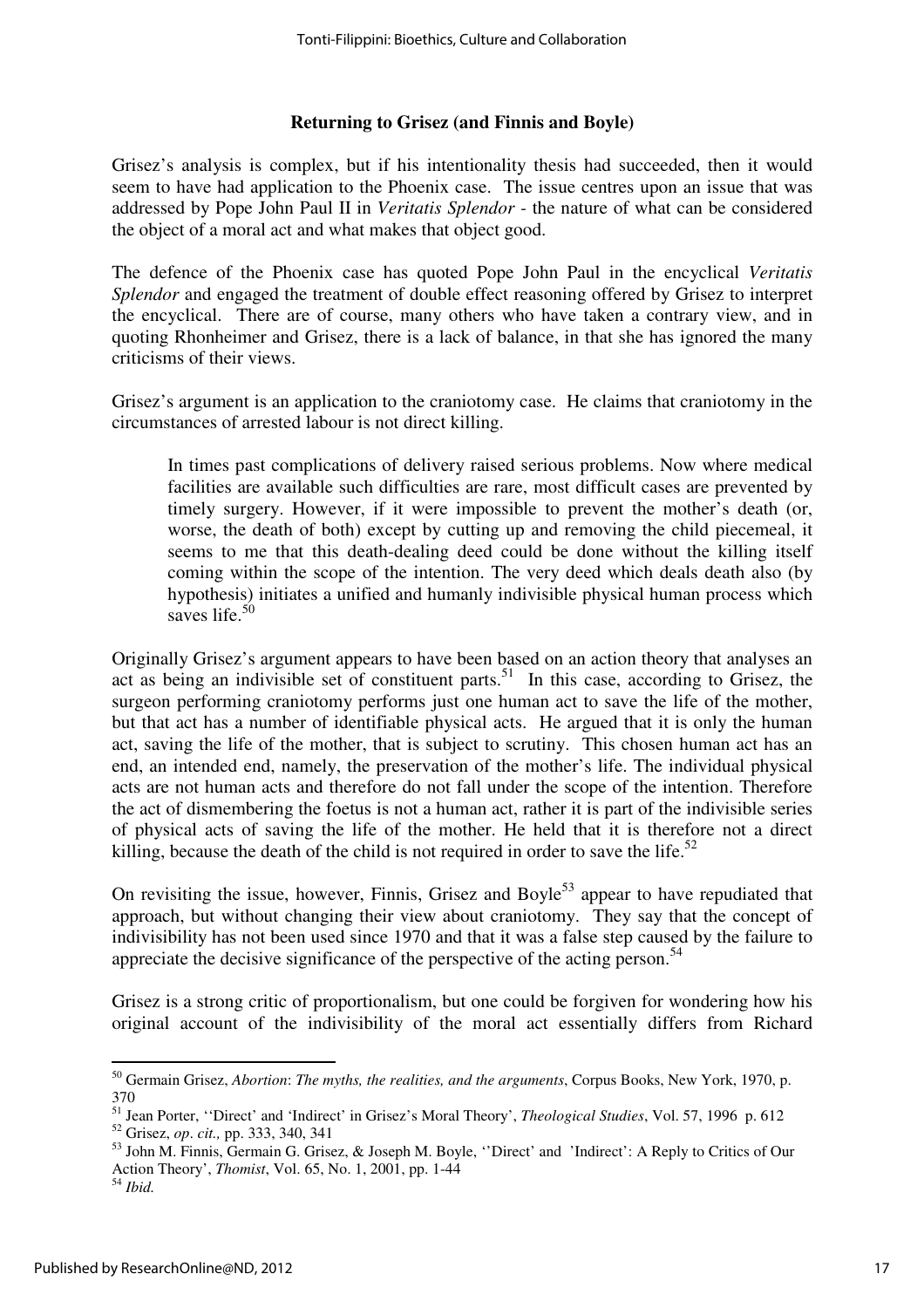McCormick's claim that "an act cannot be classified morally simply by looking at its *material circa quam,* or at its object in a very narrow and restricted sense," and we must look at the intersubjectivity of the act in order to determine whether it is a moral evil<sup>55</sup>. More to the point, why is Grisez's current analysis of the subjectivity of the human act not open to the same criticism that he made of proportionalists: that it involves separating moral intent from psychological intent?

A concern I have with the Finnis, Boyle and Grisez analysis of the account of the moral act in *Veritatis Splendor* is that they seem to interpret the document in a way that provides a strained interpretation of both St Thomas and *Veritatis Splendor.* The latter states:

By the object of a given moral act, one cannot mean a process or an event of the merely physical order, to be assessed on its ability to bring about a given state of affairs in the world.<sup>56</sup>

They say of this passage, referring to St Thomas, that the species of the moral act as good or bad is not in its species *in genere naturae* but in its species *in genere moris.* They argue that it is necessary to get beyond common-sense accounts of what is being done and factors such as causal sequences, to which they give an unreflective priority over the perspective of the acting person.<sup>57</sup>

However, they seem to deny any role at all for the physical reality in determining the psychological reality. The issue is certainly to assess the act from the perspective of the acting person, but the latter cannot be completely unrelated to the reality of what he or she does. My concern is that in claiming that the narrowing of the child's head is the immediate object in order to save the life of the mother, the description omits a large part of what would be in the mind of the surgeon. "Narrowing the baby's head" is only one aspect of this and is not an adequate description of what the surgeon intends to do. Bear in mind what the surgeon does – he or she thrusts an instrument into the head of the child and evacuates the child's brain. Finnis *et al* assert that a surgeon performing craniotomy "resisting the undue influence of physical and causal factors that would dominate the perception of observers, could rightly say "No way do I intend to kill the baby" and "It is no part of my purpose to kill the baby." They say that the killing in this case is not brought about as a chosen means and thus is not the immediate object in the sense defined in *Veritatis Splendor*. 58

I cannot see that there can be a separation between the moral description of the act and the clear psychological intent, which is to dismember the head in a way that is death dealing in itself not as a side effect. They argue that the death is not necessary and therefore is not intended. The doctor would do the same if the baby were already dead. But the fact that the death is not needed does not make the act any less an act that directly kills. There is a false distinction being made between moral and psychological intent. The major problem in the Finnis *et al* analysis is that they permit a moral narrative that is psychologically strained, so strained as to be totally implausible as a way in which anyone would actually reason. The acting person who reasoned like that could only be self-deceiving. The act of penetrating the

<sup>55</sup> Richard McCormick, 'Classification Through Dialogue', in Richard McCormick and Charles Curran, *The Historical Development of Moral Theology in the United States*, Paulist Press, New Jersey, 1999, pp.193-4 <sup>56</sup> *Veritatis Splendor,* n. 78

<sup>57</sup> Finnis *et al*, *op. cit.,* p 22-3

<sup>58</sup> *Ibid*., p. 23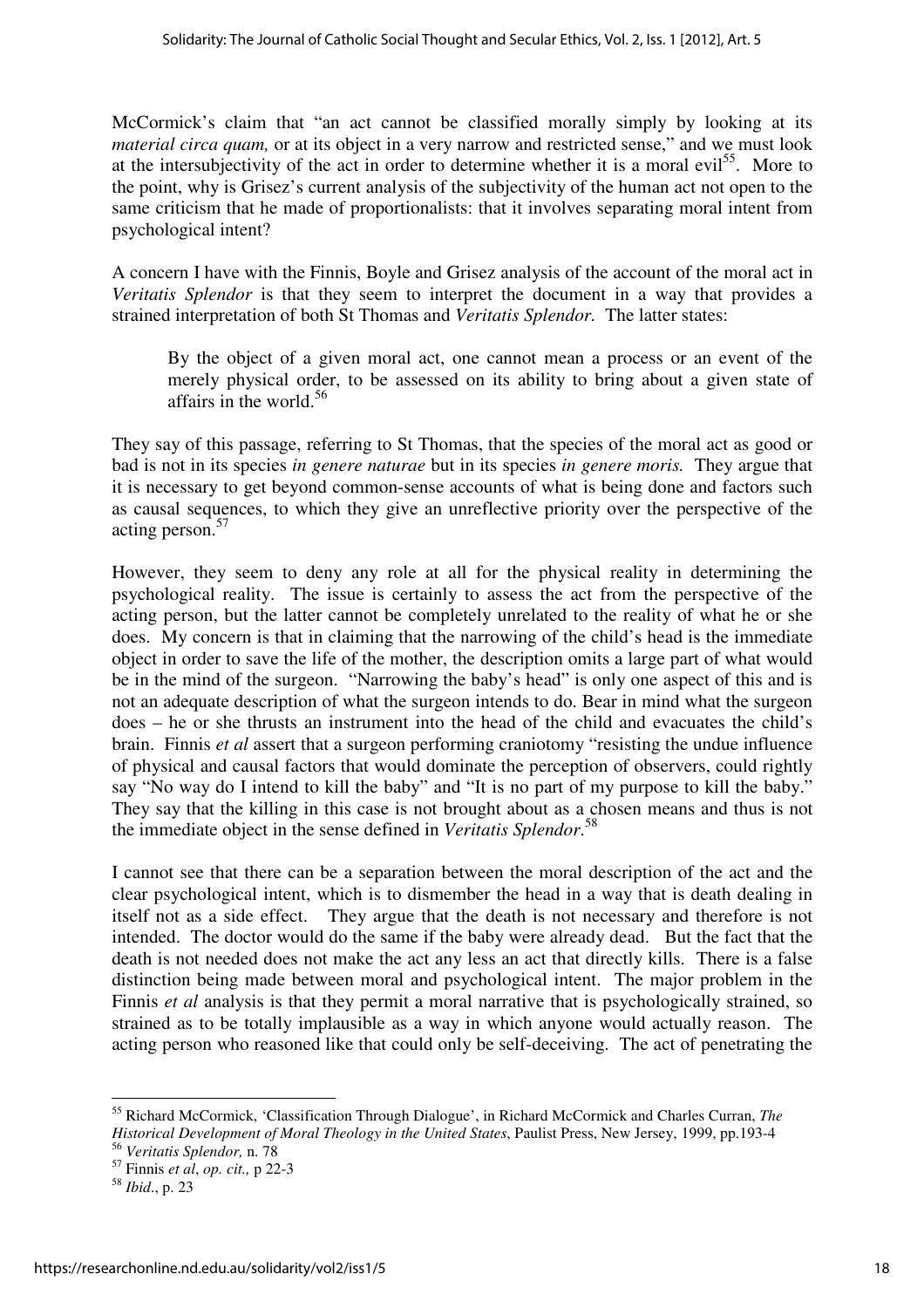head of the child and drawing out the contents cannot realistically be an act that is not perceived as an act of killing by the acting person. It so dramatically is an act of killing.

According to FGB, the morally relevant description of the act is narrowing the head of the child by dismembering it. That object they claim is to facilitate delivery and save the life of the mother. However the direct object is the dismembering, and that is synonymous with the death of the child. Note that Finnis *et al* are not claiming that the surgeon attempts forceps delivery and in so doing causes dismemberment. That would be quite different. They are proposing a separate procedure, the primary function of which is to dismember the head of the child. That would involve a very different set of instruments from those normally used to deliver a child.

This is not like St Thomas's example of seeking to stop a thief and the injury causing death. The dismemberment intends death. There is no other outcome possible.

There is a difference between this case and the types of cases for which double-effect reasoning ordinarily applies, where the death is clearly a side effect, such as bombing a military installation and killing citizens who happen to be in the vicinity, or removing a gravid cancerous uterus resulting in the loss of life of the child. In the case of dismembering a child to save the life of the mother, the death is integral to what is chosen rather than beside it. The death is synonymous with the act that is necessary to achieve the end of saving life. Someone who dismembers a child but describes their act according to the preferred consequence of saving life and not as a killing is deceiving themselves as to the nature of the act. A morally relevant feature is that the desired consequence is only part of the reality of what is deliberately chosen. To say that in dismembering the child, which is clearly the immediate object, I did not intend the death is just plainly untrue. This case, it seems to me, is quite unlike removing the gravid but cancerous uterus. In the latter case the act results in death, but the act is clearly separable from the death in that the latter is a side effect and therefore beside the intention. Death is not a side effect of dismembering a baby, it is the main event.

There is a difference between attempting to remove the child by forceps delivery and causing the child's death in the process, on the one hand, and, on the other hand, deliberately dismembering the child, as Grisez has described it, in order to achieve removal. The difference is between what is the immediate object and what is truly a side effect. Thus I can accept dismembering the head of the child (and death) if it happens as a side effect of attempts to remove, but not where the procedure in the first instance involves dismembering the head as a step on the way to removal.

I disagree with Finnis *et al* when, in response to Kevin Flannery, they say that the relevant description of the act of dismembering the head would not involve killing the baby. Psychologically, killing the baby would stand foremost as what the surgeon is doing in dismembering the head. On the other hand, if the surgeon attempted a forceps delivery in these circumstances and that resulted, or was likely or even certain to result, in dismemberment while trying to remove the child, that would be different from going in with a procedure to dismember the head of the child. The surgeon could consider the dismemberment to be a side effect of forceps delivery, but not if the dismemberment was the immediate goal of the procedure, presumably with instruments designed to dismember rather than forceps. In the latter case the dismemberment is a *pre-emptive strike* against the child in order to later affect delivery.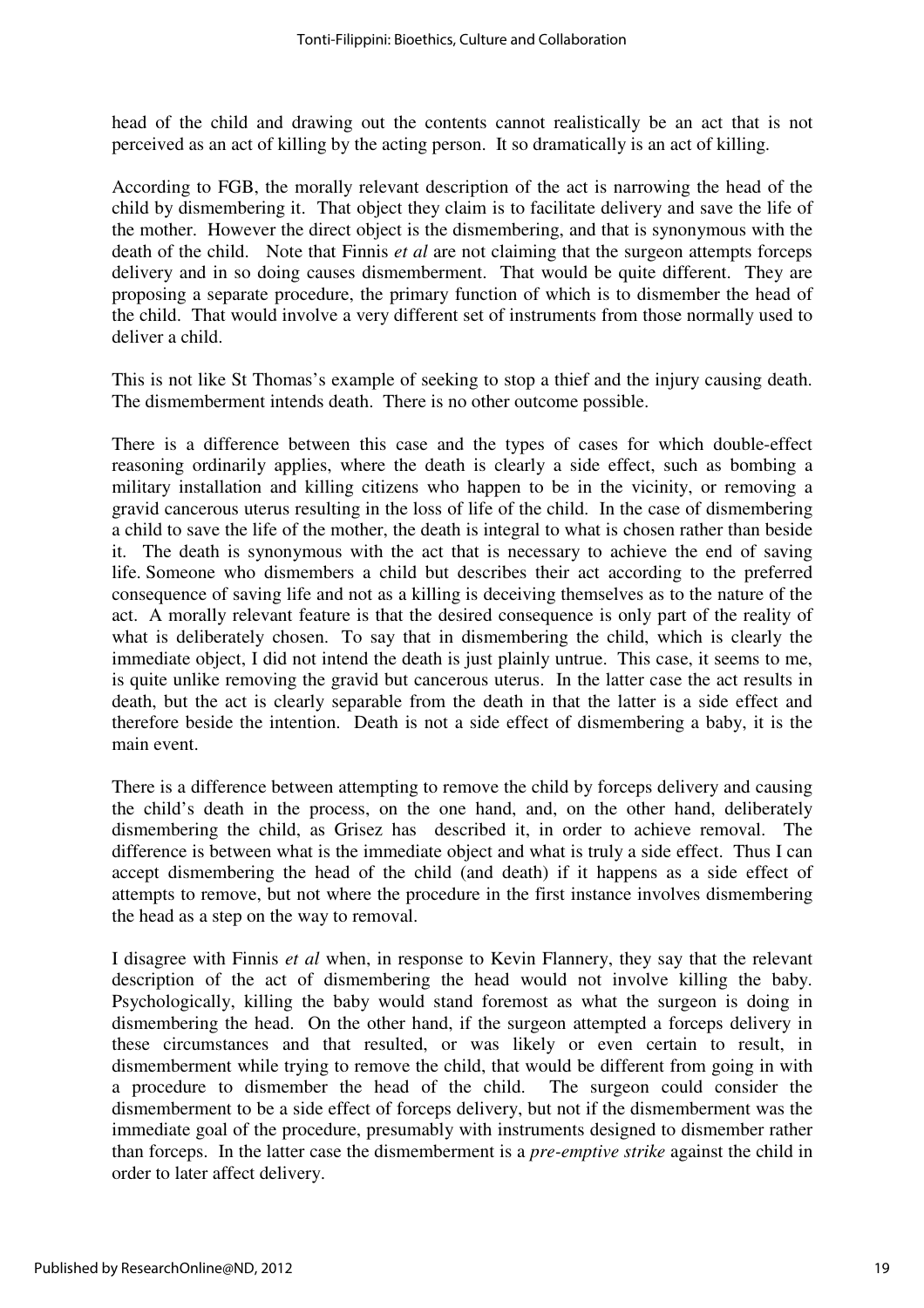Finnis *et al* analyse a case that would seem to bear upon this problem. In their case  $E^{59}$ , they refer to a farmer who castrates male calves in order to effect hormonal changes that will make them fatter and calmer. The authors say sterilizing is not a means or an end and hence is not part of the proposal to fatten the claves. The case, they argue, makes it clear that, depending on what one proposes to do and what one only accepts as a side effect, one can be doing either of two acts different in kind even though everything about one's behaviour and the observable context is the same. The point seems to turn on their claim that sterilization is not essential to the goal of fattening the calves but is a side effect.

The removing of the testes, which is what the sterilization procedure involves, results in the loss of a source of hormones and that loss causes fattening and calmness. The loss of fertility is also an effect of the loss of the testes as they produce sperm. Finnis *et al* would claim that the loss of capacity to produce sperm (sterilization) is a side effect because it is not part of the proposal but foreseen or permitted. I struggle with this. I am unable to separate conceptually removing testes and removing the capacity to produce sperm. Generating sperm is what testes do. Psychologically it would seem to me that the procedure is to sterilize, because sterilizing causes fattening and calming. Unmanageable stallions are gelded for similar reasons. But the gelding could not be considered a side effect. Gelding is the event that usually produces the manageability and anyone who told a farmer that gelding was not sterilization would risk being laughed at or pitied.

Finnis *et al* argue that their account differs from previous accounts that have led the Magisterium to find teaching that supports craniotomy to be unsafe. The difference lies in their rejection of the position that they attribute to Henry Davis SJ and which appears in most  $\arccos$  accounts of double-effect reasoning: $60$  that the good effect must follow at least as immediately and directly as the evil effect. It seems that this principle is an attempt to capture, in part, how it is that the evil in the act is indirect. It is a notion that extends beyond direct lines of causality; that is, the Davis principle does not claim that the impermissible evil is a means to the good, but rather that it precedes or is more immediate than the good.

This is, of course, the case with craniotomy. The dismembering and thus the death precede and are more immediate than the removal of the child that results in the saving of life. The latter is secondary to the procedure to dismember. Finnis et al argue that the traditional principle (the Davis principle) is a mistake, referring to the soldier who throws himself on a grenade to save others. We applaud his heroism they argue, but his body being destroyed is more immediate than the grenade not doing injury or as much injury to his fellows.

The soldier's case is different from the craniotomy case both because it is his life and not someone else's that is lost if the grenade explodes, but also because the loss of life and the saving of life are in fact synonymous. His object is to shield the others, when he does so shield them he saves their lives when the grenade explodes and at the same time loses his. His life is not lost until the grenade explodes, and that is precisely when lives are saved. In the craniotomy case we have a dismembering of the child, and then the removal made possible by the dismembering and thus the resolution of the problem. It is a pre-emptive strike to effect removal.

 $\overline{a}$ <sup>59</sup> *Ibid.*

<sup>60</sup> *Ibid.,* pp. 19-20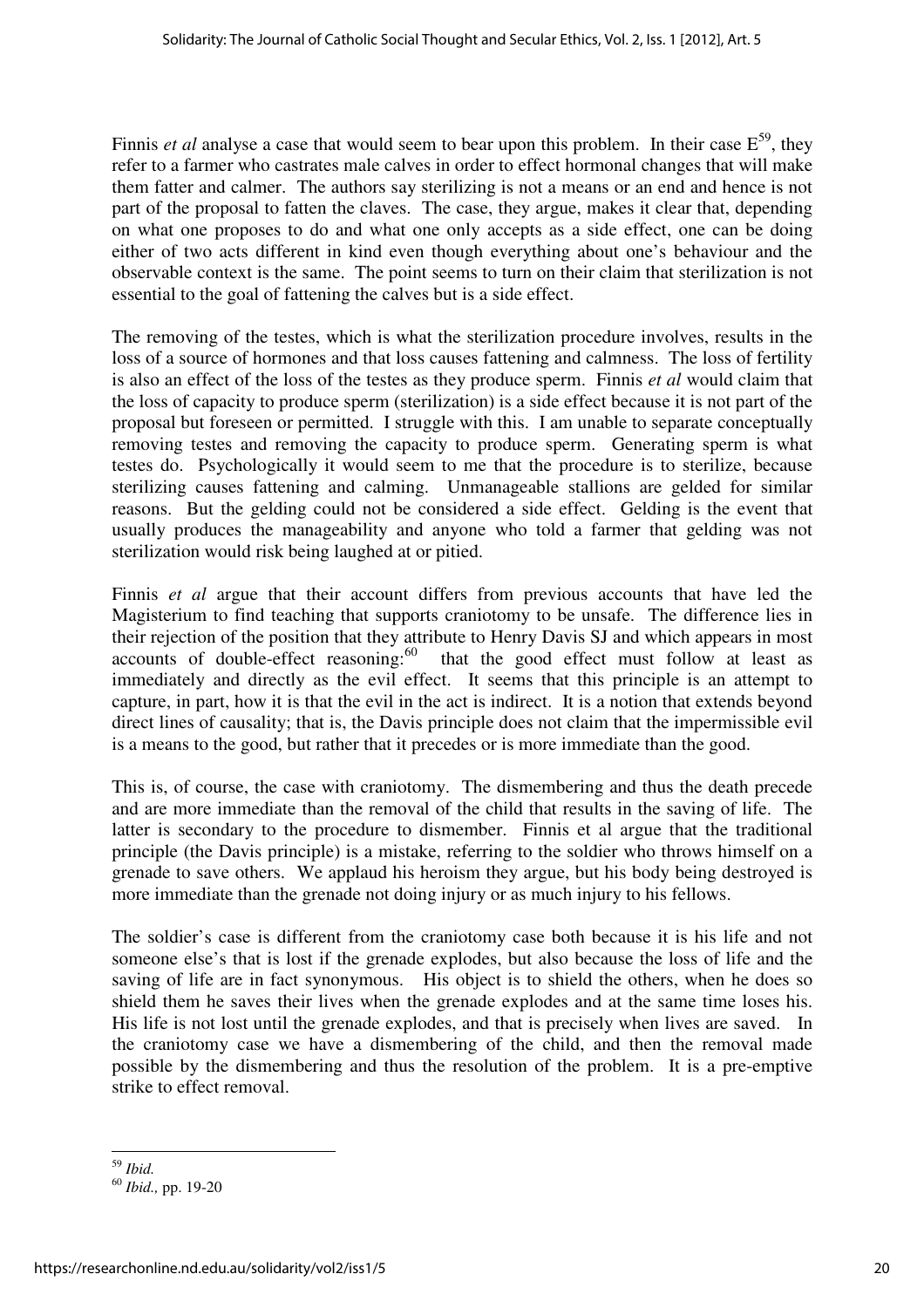As examples of this reasoning, Finnis *et al* then cite the mention in *Evangelium Vitae* of double-effect reasoning in relation to pain relief and refusal of burdensome life support where death is a side effect. *EV* says that in those cases the death is not willed or sought. But both of those cases are quite different from Finnis *et al's* account in which the evil is more immediate than the good. In the *EV* instances, the pain relief and the lessening of the burden of treatment are more immediate than the death. If in fact the death was expected to precede lessening of the burden or the relief of pain, then death would appear psychologically to be the immediate object (rather than the lessening of the burden). Rather than demonstrating their narrative of the moral act, the *EV* text would seem to indicate difference from it.

There is something of a connection between the Finnis *et al* account and proportionalism in that both seem to override the significance of direct killing. In Finnis *et al*, the moral narrative overrides the psychological narrative of direct killing. In the case of McCormick, the evil of direct killing is overridden by a commensurate reason. It seems to me that Finnis *et al's* account strengthens McCormick's position by substituting a moral narrative in place of the psychological narrative. In both narratives, what is psychologically direct killing is not considered to be morally relevant.

Importantly in referring to VS n. 78 and William Murphy's analysis of it, Lysaught has not referred to VS n. 79*,* which is a section that seems to have been designed to clarify the type of confusion that has been generated by the view taken by Grisez and others.

In n. 79, Pope John Paul II rejects as erroneous any theory

..which holds that it is impossible to qualify as morally evil according to its species – its 'object' – the deliberate choice of certain kinds of behaviour or specific acts, apart from a consideration of the intention for which the choice is made or the totality of the foreseeable consequences of that act for all persons concerned.<sup>61</sup>

The Pope then goes on in the next paragraph to say;

"The primary and decisive element for moral judgment is the object of the human act, which establishes whether it is *capable of being ordered to the good and to the ultimate end, which is God."* 

In rejecting judging the morality of the object an act by the totality of foreseeable consequences, the Pope seems to be rejecting proportionalism of the kind espoused by such writers as Richard McCormick. However in rejecting judging the morality of the object of an act by its intention only, the Pope would seem to have been addressing the type of treatment of double effect reasoning espoused at that time by Grisez and others in which they in effect separate moral intention from psychological intention.

Part of the reason for being able to classify the object in that way is Grisez's anthropocentrism. The question being asked is not whether this act is capable of being oriented towards God, (whether it expresses love for God), but whether it is consistent with or aimed towards integral human fulfilment. Significant in the analysis is that the case is presented as the child being unable to survive, whether or not there is intervention in this way. It is implied that nothing changes with respect to the integral fulfilment of the child, but it is possible by intervening to save the mother and act for the benefit of her integral

<sup>61</sup> Pope John Paul II, *Veritatis Splendor*, n 79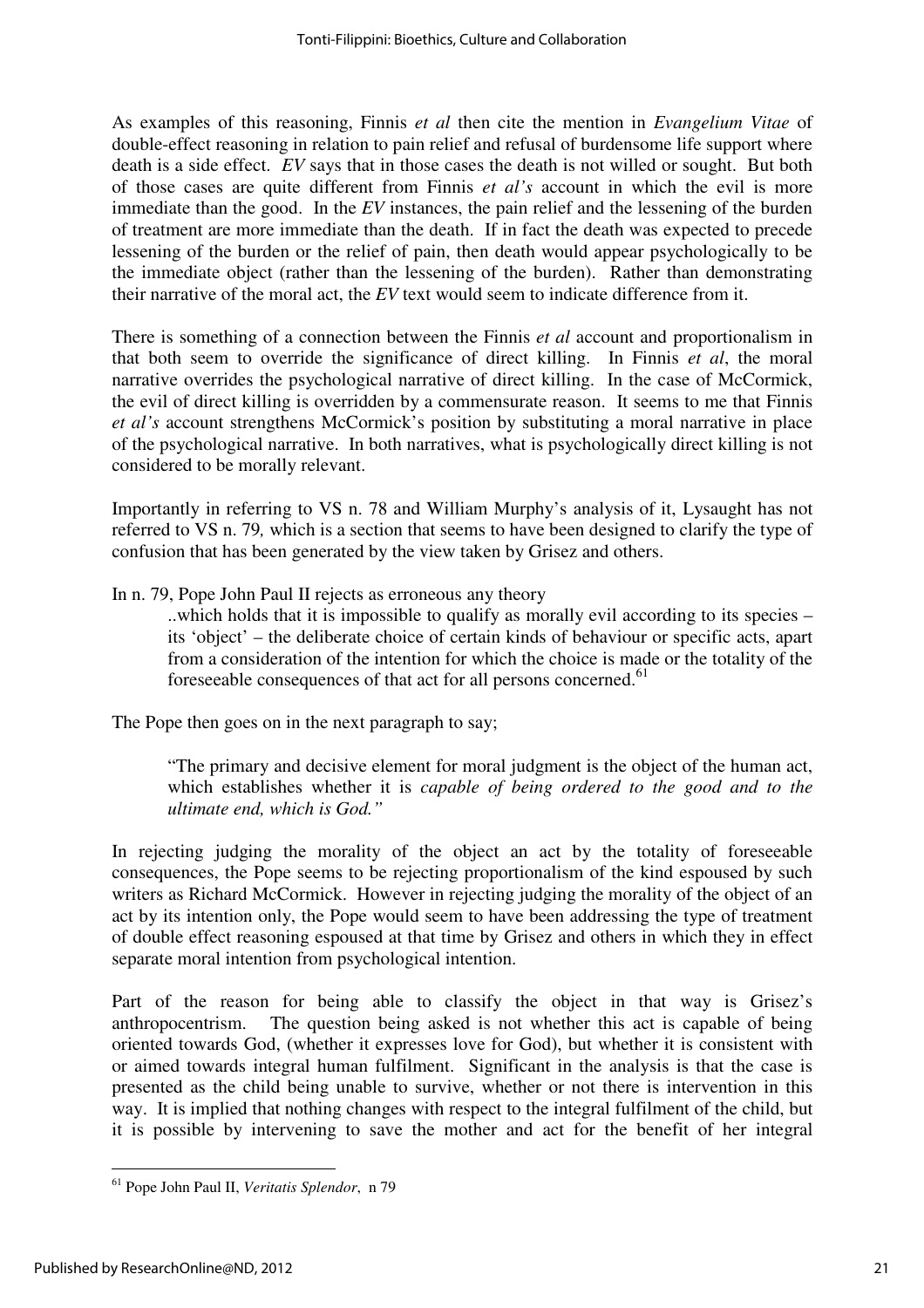fulfilment. Missing in that analysis is the meaning of the intervention in the context of the love of God and the ultimate aim of God alone. The theological virtues of faith, hope and love imply a relationship to God in which we accept our inferiority as creatures and the source of all meaning in God alone.

When I reflect on these cases of what Rhonheimer calls "vital conflict", the very definition of vital conflict implies the agent assuming an assessment of the consequences that leaves no room for doubt about outcomes. That does not fit my experience of medicine in which there are probabilities but they are usually given as a range of probabilities based on the different reported experiences and different treatment options employed. There is always some degree of uncertainty about diagnosis and, particularly about prognosis. Further can I say that there is absolutely no place for providence? In the acting person (the mother or the surgeon) choosing an interpretation of likely events, as the basis for acting, the decision is handled as of human relevance only. The analysis that Grisez offers is anthropocentric. The choice is an understandable choice, saving the only life that can be saved according to the advice, but is the decision to plunge an instrument into the child's brain and extract the contents one that is consistent with seeing the child as made in the image and likeness of God? Those are not questions that are posed in the FGB analysis which treats the matter as a matter of a type of natural law or practical reason that is anthropocentric and not focussed first and foremost and ultimately on God as the ultimate end.

## **NNL and Evangelism**

This critique of the anthropocentric approaches taken by Rhonheimer and Grisez, and the defence of the latter by Finnis and Boyle, suggests that as Bioethicists we should participate in public debate openly as Christians rather than try to engage in an exercise of pure reason. I would suggest that we should be open about our faith because subterfuge is beneath dignity and would only breed suspicion, in any case. But more than that, I think that the answers given without the New Law of Christ must be inadequate.

In a pluralist society we can approach this by insisting on being willing to listen to others and to encourage their contribution from their own cultural beliefs and to test our own Christian concepts, and in that way seek common ground by seeking to identify human goodness and the virtues. That provides a mutually respectful pathway towards seeking human transcendence together in recognition of our differences but also our commonalities. Second, if we engage in public debate as an exercise in pure reason we find ourselves dissatisfied because we will have excluded the New Law.

In this respect I have been greatly encouraged by finding links between Alasdair MacIntyre and both Pope John Paul II and Benedict XVI in

- MacIntyre's emphasis on culture and tradition and the historical development of ideas and his rebuttal of the notion of pure reason building a morality from the ground up without the benefit of culture<sup>62</sup>;
- John Paul II's recognition of native and seminal wisdom and his encouragement to philosophers to consider questions from the Word of God; and finally,
- Benedict XVI's insistence on the connectedness of philosophy and theology.

 $\overline{a}$ <sup>62</sup> Alasdair MacIntyre, *After Virtue*, University of Notre Dame Press, 1981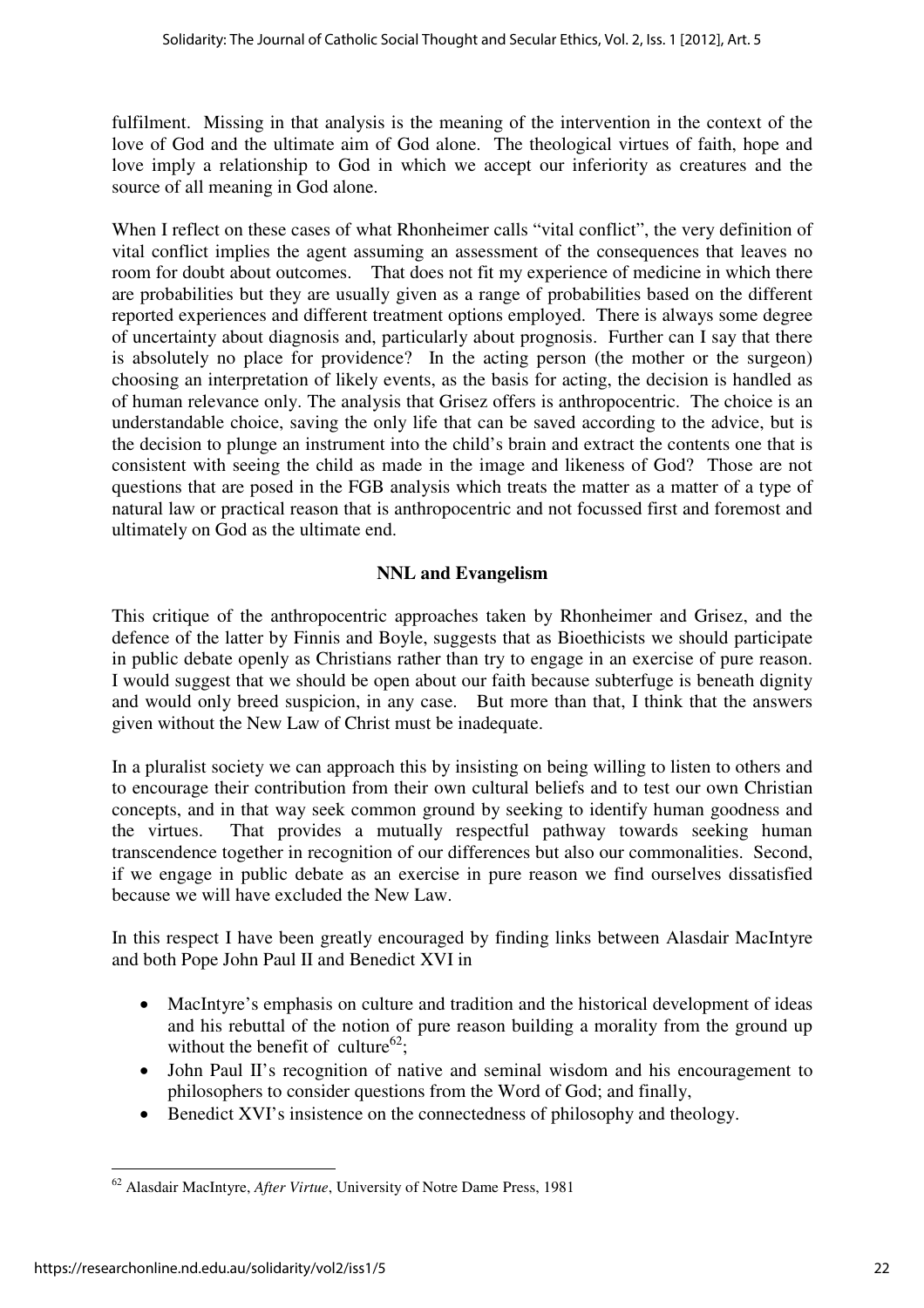In that way a Catholic Philosopher has much to contribute to Bioethics from our traditional exploration of human nature and identifying doctrines that are good for mankind and justified in human terms, and our acceptance that we are formed by faith but willing to test propositions from Revelation, knowing that God loves us and wants what is good for us.

However, I do think that a response is needed to Cardinal Ratzinger's "wax nose" assertion and would conclude that reason may not be saved without faith BUT goodness is a property that is recognisable even by those who are unfamiliar with the Gospels, and that in a pluralist society we can mutually seek to identify a common understanding of human goodness.

It is relevant that in making a distinction between cardinal and theological virtues, St Thomas Aquinas claimed that all virtues other than the theological are in us by nature, according to aptitude and inchoation, but not according to perfection, and the theological virtues are from without.

"Sic ergo patet quod virtutes in nobis sunt a natura secundum aptitudinem et inchoationem, non autem secundum perfectionem: prater virtutes theologicas, quae sunt totaliter ab extrinseco"<sup>63</sup>

By "from without" I understand him to mean that the theological virtues are revealed to us by God rather than the product of our own reasoning.

That does raise questions about many of the issues that have been developed in *Dignitas Personae* in relation to the emphasis placed on Trinitarian Love:

By taking the interrelationship of these two dimensions, *the human and the divine,* as the starting point, one understands better why it is that man has unassailable value: *he possesses an eternal vocation* and *is called to share in the trinitarian love of the living God.* (n. 8)

and

These two dimensions of life, the natural and the supernatural, allow us to understand better the sense in which *the acts that permit a new human being to come into existence,* in which a man and a woman give themselves to each other, *are a reflection of trinitarian love.* "God, who is love and life, has inscribed in man and woman the vocation to share in a special way in his mystery of personal communion and in his work as Creator and Father" (n.9)

These passages raise something of a challenge to a new natural law approach because the Trinitarian mystery is only known through Divine Revelation and these passages suggest that we should understand human love in marriage in imitation of the love between the divine persons, and hence that the truth of that Divine communion of persons informs our human relationships because the *imago dei* is not of single person but of a Trinity. That then suggests that human nature being understood relationally through the relationship of the Divine Persons, together with the nuptial mystery and communio can only be fully understood through Divine Revelation.

<sup>63</sup> Aquinas, *Summa Theologica,* I-II, Q. 63, Art I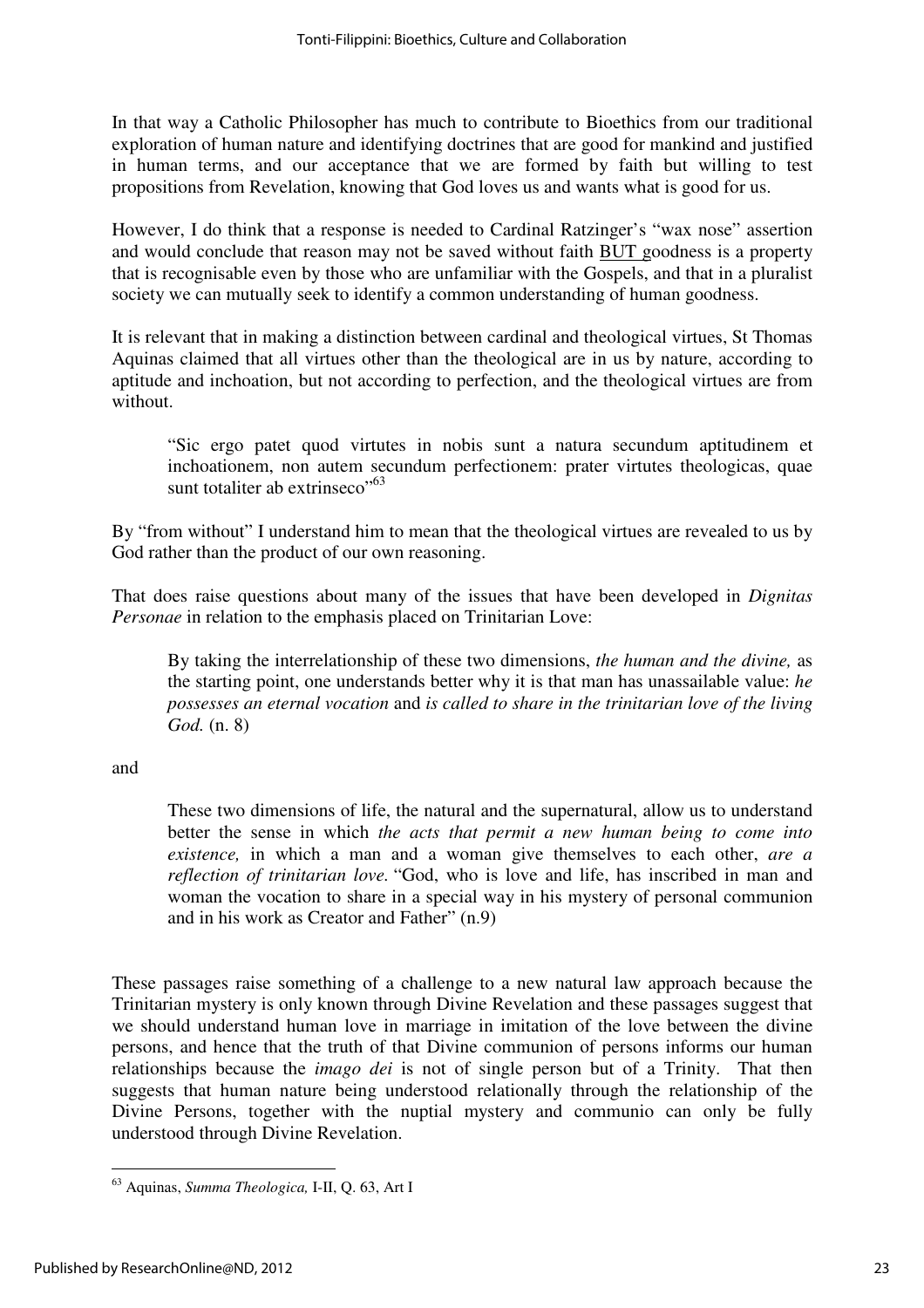This does however seem to be consistent with St Thomas's view about the theological virtues being understood only through Divine Revelation.

#### **Supporting the Pauline Principle**

One of the most difficult aspects for us to argue as Catholic Bioethicists in a pluralist context, particularly a bigoted secularist context, is the Pauline Principle that underlies our morality, and the related claim that there are absolute moral norms.

We generally take the Pauline Principle from the passage in *Romans* (3:8):

Why not say--as we are being slanderously reported as saying and as some claim that we say--"Let us do evil that good may result"? Their condemnation is deserved.

From which we draw the conclusion that one must not do evil in order that good may come.

In *Veritatis Splendor*, Pope John Paul II gave expression to this principle in his analysis of the moral act in terms that identified the need for the object of the act to be capable of being orientated towards God, represented in the following excerpts:

"Activity is morally good when it attests to and expresses the voluntary ordering of the person to his ultimate end and the conformity of a concrete action with the human good as it is acknowledged in its truth by reason. If the object of the concrete action is not in harmony with the true good of the person, the choice of that action make our will and ourselves morally evil, thus putting us in conflict with our ultimate end, the supreme good, God himself" (n.72)

 "… the moral life …consists in the deliberate ordering of human acts to God, the supreme good and ultimate end (telos) of man. … But this ordering to one's ultimate end is not something subjective, dependent solely upon one's intention. It presupposes that such acts are in themselves capable of being ordered to this end, in so far as they are in conformity with the authentic moral good of man, safeguarded by the commandments." (n.73)

 "The morality of the human act depends primarily and fundamentally on the 'object' rationally chosen by the deliberate will …" (n. 78)

"In order to be able to grasp the object of an act which specifies that act morally, it is therefore necessary to place oneself in the perspective of the acting person. The object of the act of willing is in fact a freely chosen kind of behaviour." (n.78)

"By the object of a given moral act, then, one cannot mean a process or event of the merely physical order, to be assessed on the basis of its ability to bring about a given state of affairs in the outside world. Rather that object is the proximate end of a deliberate decision which determines the act of willing on the part of the acting person." (n.78)

Expressed in these terms of a teleology that involves the Creator, it is difficult to understand the Pauline Principle expressed in terms of the object of the act unless one invokes the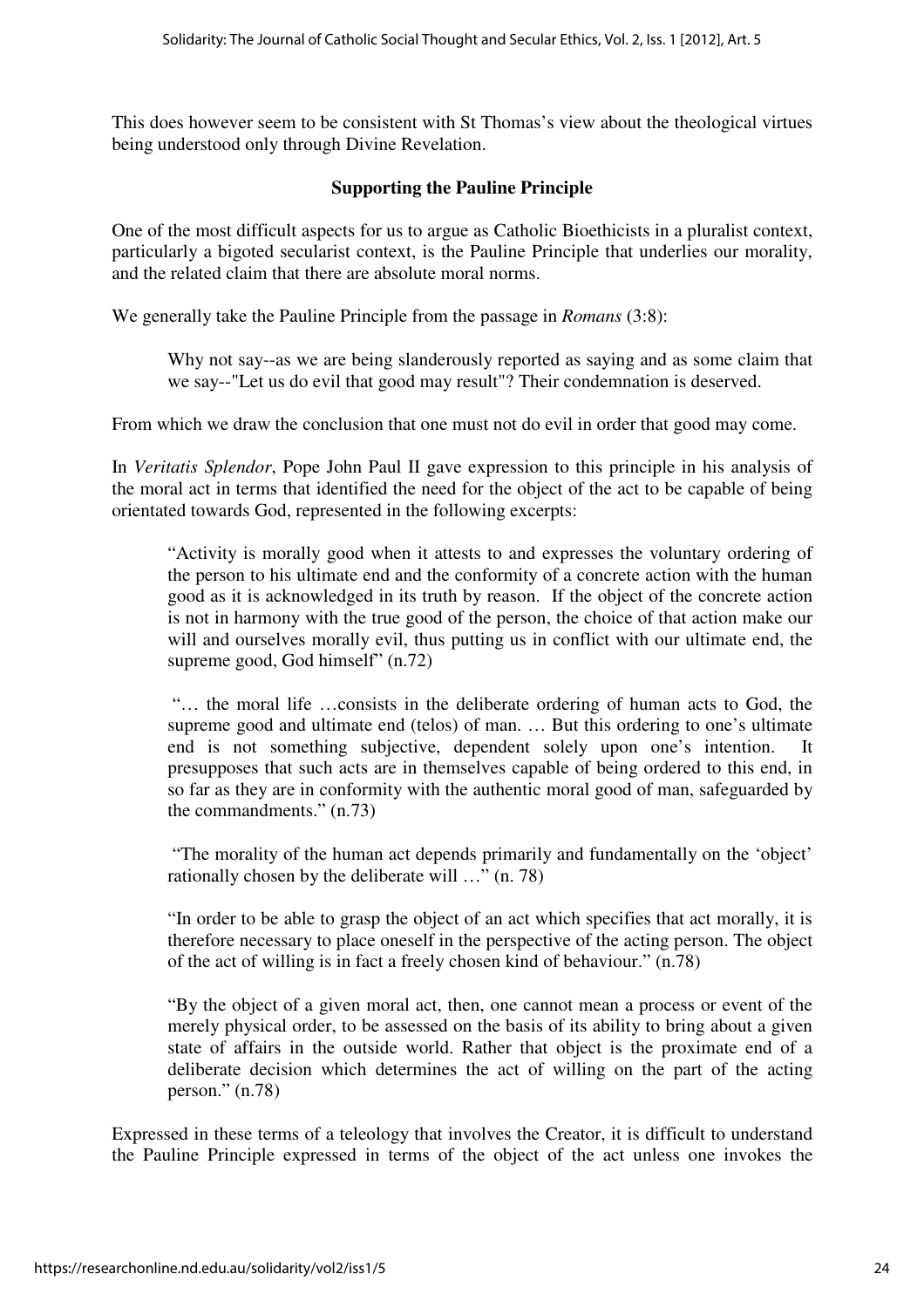relationship to the Creator and in so doing, invokes that set of beliefs about the Creator that we can only know through Divine Revelation.

I would suggest that the Pauline principle can be understood in terms of loving relationship as a desire to preserve authenticity of love. When one discusses the nature of the moral act, the notion of an absolute does emerge in the context of understanding moral acts as expressive of human love of another. Doing evil then contradicts that loving relationship but especially so when we understand love in the sense that Christ's gift of self on the Cross gave to the meaning of love.

There does seem to be a gap in anthropocentric natural law accounts based on reason alone when it comes to explaining absolute moral norms and the Pauline Principle. This is of course the central issue in relation to proportionalism, situation ethics and the fundamental option. What they lack is an adequate account of authentic human love. However it would seem that we cannot achieve an adequate account of authentic human love from reason alone. As St Thomas expresses it, the theological virtues come from without.

Basically because the moral act is to be understood in terms of communion with God, it would seem difficult to posit communion with God as our natural ultimate end, as a matter of pure reason, unless reason predicates existence of creator who creates us for love of us (agape) and wants our love (eros) in return<sup>64</sup>, and this notion of God seems to be peculiar to the Christian faith. It is also the case that the theological virtues (faith, hope and love), depend on both the *agapeic* and *erotic* notion of the Creator's love. In our understanding of that love we rely on the grace of God in revealing Divine Nature to us, and we rely on Christ and his sacrifice on the Cross for our understanding of the authenticity of love as complete gift.

I am sympathetic to the task of new natural law which seeks to engage the secular world in argument based on pure reason and without assistance from revelation. It would be wonderful if with reason alone we could lead others to a position that did not contradict the moral truths of our faith. However when it comes to the true nature of love and hence the existence of moral absolutes and the Pauline Principle, I doubt that it is achievable.

### **Some Conclusions**

From my experience in chairing government committees I am convinced that there is a better way in which we may encourage people to seek ideal solutions to ethical problems, based on their own personal and cultural beliefs. In that respect I do not see two distinct projects in being both Christian and a philosopher. Rather I am a Christian who is willing to both listen to others and to subject my beliefs to philosophical scrutiny alongside theirs, and to ask the question, whether living according to these beliefs is a more coherent, consistent, happier and more fulfilling way to be, by the latter I mean living according to the aim to give of myself to others and thus to strive to be like my Lord and Saviour.

In this respect I disagree with the double life mentality proposed by German Grisez, whom I nevertheless much admire, when he wrote:

<sup>64</sup> Benedict XVI *Deus Caritas Est* 2005 n.3-8

*http://www.vatican.va/holy\_father/benedict\_xvi/encyclicals/documents/hf\_ben-xvi\_enc\_20051225\_deus-caritasest\_en.html*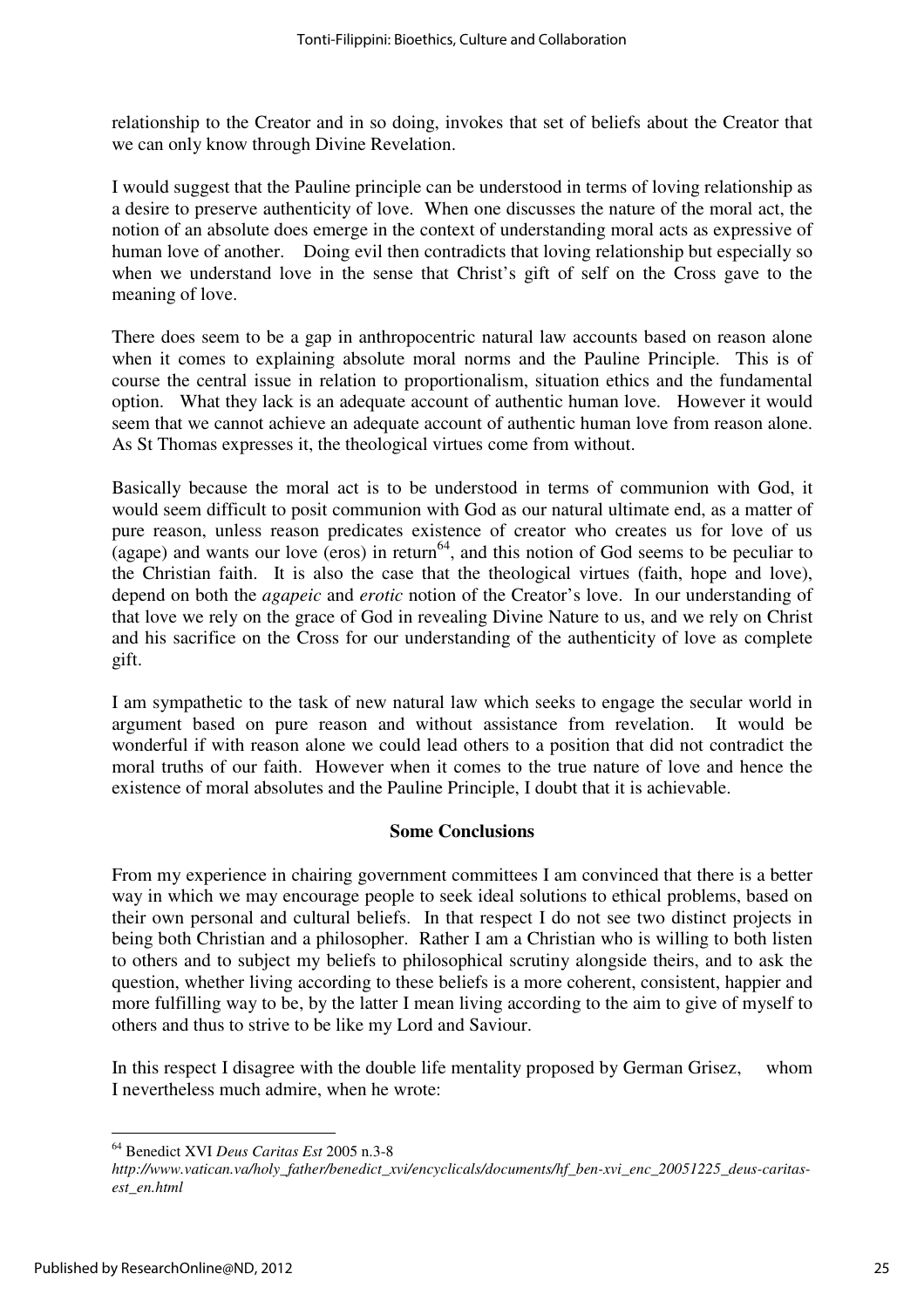"Similarly, I consider it the responsibility of the person who is both a Christian and a philosopher to remain faithful to both ways of life, to resist all demands from either side to choose between them, to deny nothing for the sake of lessening the tension, and thus to become a bridge between the gathering of those sons and daughters of the Church who believe and those men and women who philosophize."<sup>65</sup>

There should be no such division. On the other hand I agree with Grisez when he says in the same article,

".. I do not think that philosophy can begin with universal doubt. In fact, philosophers who imagine that their thinking is altogether presuppositionless have not managed to set aside all presuppositions, the better to keep them unaware of their presuppositions, the better to keep them without subjecting them to critical scrutiny."

In western culture, the greatest divide between a Catholic understanding and secularism occurs at the level of understanding conjugality. We do need a conceptual framework to build a bridge by achieving a philosophical analysis of affectivity, of the communion of persons, and of the radical oneness of human and divine love (agape, erotic and filial), but the content for that analysis will be from Revelation.

There are different models of philosophical analysis in Western culture. Firstly there is the dominant secular view which undertakes philosophical analysis as the splintering and deconstruction of reality. In that context we can assess a philosophical work by the number of distinctions made and defended! This popular philosophical approach reduces the role of reason to narrative only. There is no objective reality and goodness is not knowable.

From a Catholic perspective what we have to offer is an alternative approach to philosophical analysis that constructively builds upon shared understanding, mutually seeking the transcendent. In that we can accept our cultures as raw data and can work to identify goodness as a common ground and knowable. That then permits us, in a culturally inclusive way, to transcend differences between religions and cultures while still founded upon those differences. That approach is especially open to the Christian notion of love, asking simply that it be considered as an alternative and asking the very practical question, whether a civilisation based on a notion of love as gift of self is a better civilisation than the alternatives.

In that way we can seek to lead public reason towards accepting the propositions of *Dignitas Personae* (n .9), such as:

Respect for … dignity is owed to every human being because each one carries in an indelible way his own dignity and value. *The origin of human life has its authentic context in marriage and in the family,* where it is generated through an act which expresses the reciprocal love between a man and a woman. Procreation which is truly responsible vis-à-vis the child to be born "must be the fruit of marriage".<sup>66</sup>

and that:

 $\overline{a}$ <sup>65</sup> Germain Grisez, 'Faith, Philosophy and Fidelity', *Fidelity*, Vol 3, No. 8, July 1984 pp. 18-23. In an email exchange Grisez recently referred me to this article as representative of a view that he still holds.

<sup>66</sup> Congregation for the Doctrine of the Faith, *Instruction Donum Vitae*, II, A, 1: *AAS* 80, 1988, 87.